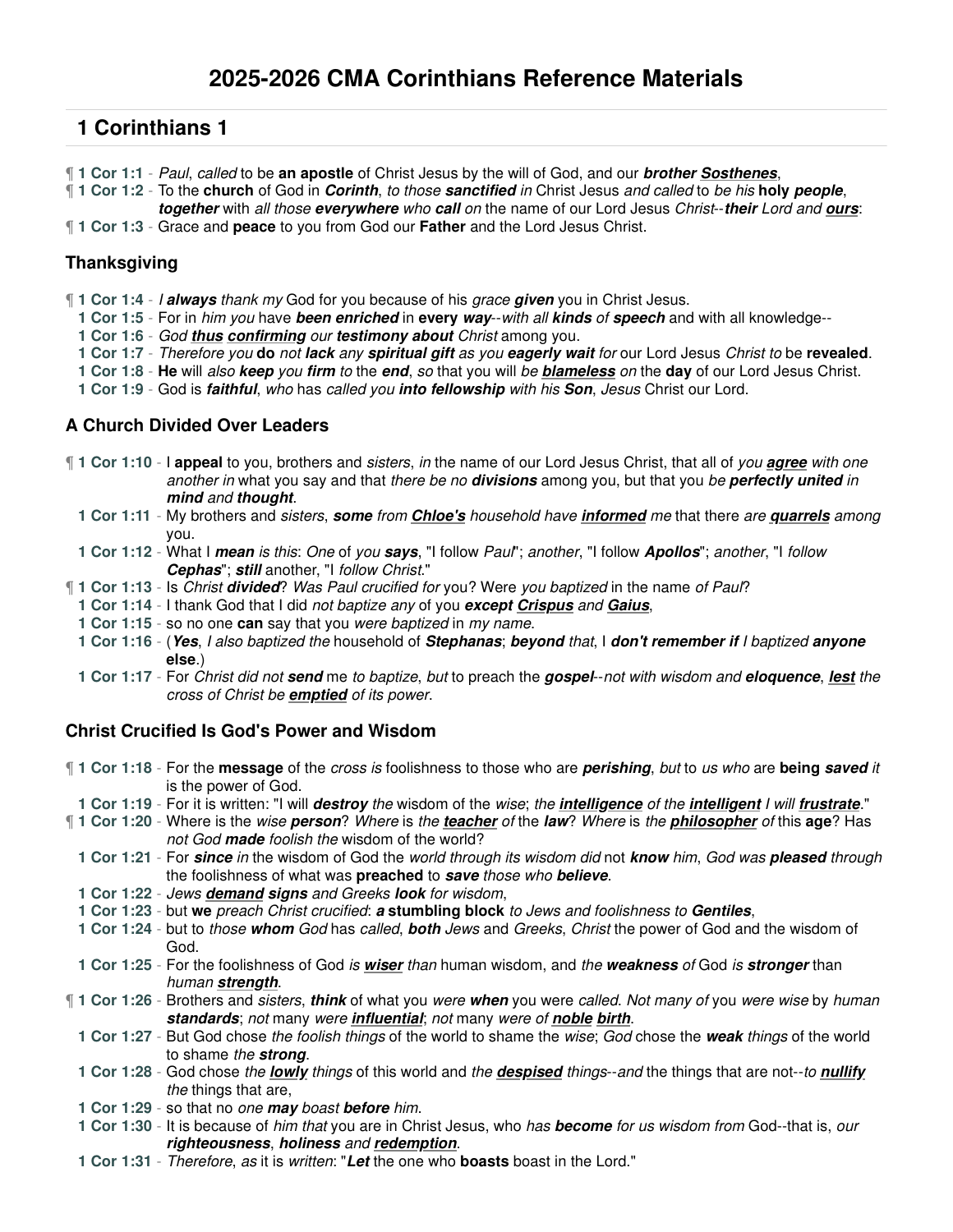¶ **1 Cor 2:1** - And so it was with **me**, **brothers** and **sisters**. **When** I came to you, I **did** not come with **eloquence** or human wisdom as I **proclaimed** to you the **testimony** about God.

- **1 Cor 2:2** For I **resolved** to **know** nothing **while** I was with you except **Jesus** Christ and him crucified.
- **1 Cor 2:3** I came to you in **weakness** with **great fear** and **trembling**.
- **1 Cor 2:4** My message and my **preaching were** not with **wise** and **persuasive** words, but with a **demonstration** of the **Spirit's** power,
- **1 Cor 2:5** so that **your faith might** not **rest** on human wisdom, but on God's power.

### **God's Wisdom Revealed by the Spirit**

- ¶ **1 Cor 2:6** We **do**, however, speak a message of wisdom **among** the **mature**, but not the wisdom of this age or of the rulers of this age, who are **coming** to nothing.
	- **1 Cor 2:7** No, we **declare** God's wisdom, a **mystery** that has **been hidden** and that God **destined** for **our** glory **before time began**.
	- **1 Cor 2:8 None** of the rulers of this age **understood** it, for **if** they **had**, they **would** not have crucified the Lord of glory.
- **1 Cor 2:9** However, as it is **written**: "What no **eye** has **seen**, what no **ear** has **heard**, and what no human mind has **conceived**"-- the things God has **prepared** for **those** who **love** him--
- ¶ **1 Cor 2:10 these** are the things God has **revealed** to us by **his** Spirit. The Spirit **searches** all things, **even** the **deep** things of God.
	- **1 Cor 2:11** For who knows a **person's** thoughts except **their own** spirit **within** them? In the **same way** no **one** knows the thoughts of God except the Spirit of God.
	- **1 Cor 2:12** What we have **received** is not the spirit of the **world**, but the Spirit who is from God, so that we **may** understand what God has **freely given** us.
	- **1 Cor 2:13** This is what we speak, not in words taught us by human wisdom but in words taught by the Spirit, **explaining spiritual realities** with **Spirit-taught** words.
	- **1 Cor 2:14** The person **without** the Spirit **does** not **accept** the things that come from the Spirit of God but **considers** them **foolishness**, and **cannot** understand them **because** they are **discerned only through** the Spirit.
	- **1 Cor 2:15** The person with the Spirit **makes** judgments about all things, but **such** a person is not **subject** to **merely** human judgments,
	- **1 Cor 2:16** for, "Who has **known** the mind of the Lord so as to **instruct** him?" But we have the mind of Christ.

# **1 Corinthians 3**

#### **The Church and Its Leaders**

¶ **1 Cor 3:1** - **Brothers** and **sisters**, I **could** not **address** you as people who **live** by the Spirit but as people who are still worldly--mere **infants** in Christ.

- **1 Cor 3:2** I **gave** you **milk**, not **solid food**, for you **were** not yet ready for it. **Indeed**, you are still not ready.
- **1 Cor 3:3** You are still worldly. For **since there** is **jealousy** and **quarreling among** you, are you not worldly? Are you not **acting like** mere **humans**?
- **1 Cor 3:4** For **when** one **says**, "I follow Paul," and **another**, "I follow Apollos," are you not mere human **beings**?
- ¶ **1 Cor 3:5** What, **after** all, is Apollos? And what is Paul? Only **servants**, through **whom** you **came** to **believe**--as the Lord has **assigned** to each **his task**.
	- **1 Cor 3:6** I **planted** the **seed**, Apollos **watered** it, but God has been **making** it grow.
- **1 Cor 3:7** So **neither** the one who plants **nor** the one who waters is **anything**, but only God, who **makes** things grow.
- **1 Cor 3:8** The one who plants and the one who waters **have** one **purpose**, and **they** will each be **rewarded**
	- **according** to their **own labor**.
- **1 Cor 3:9** For **we** are **co-workers** in God's **service**; you are God's **field**, God's building.
- ¶ **1 Cor 3:10** By the **grace** God has **given me**, I laid a foundation as a wise builder, and **someone else** is building on it. But each one should **build** with **care**.
- **1 Cor 3:11** For no one **can lay** any foundation **other than** the one **already** laid, **which** is **Jesus** Christ.
- **1 Cor 3:12** If anyone **builds** on this foundation **using gold**, **silver**, **costly stones**, **wood**, **hay** or **straw**,
- **1 Cor 3:13** their work will be **shown** for what it is, **because** the **Day** will **bring** it to **light**. It will be **revealed** with fire, and the fire will **test** the **quality** of each **person's** work.
- **1 Cor 3:14** If what has been **built survives**, the builder will **receive** a **reward**.
- **1 Cor 3:15** If it is **burned up**, the builder will **suffer loss** but yet will be **saved**--**even though** only as one **escaping** through the **flames**.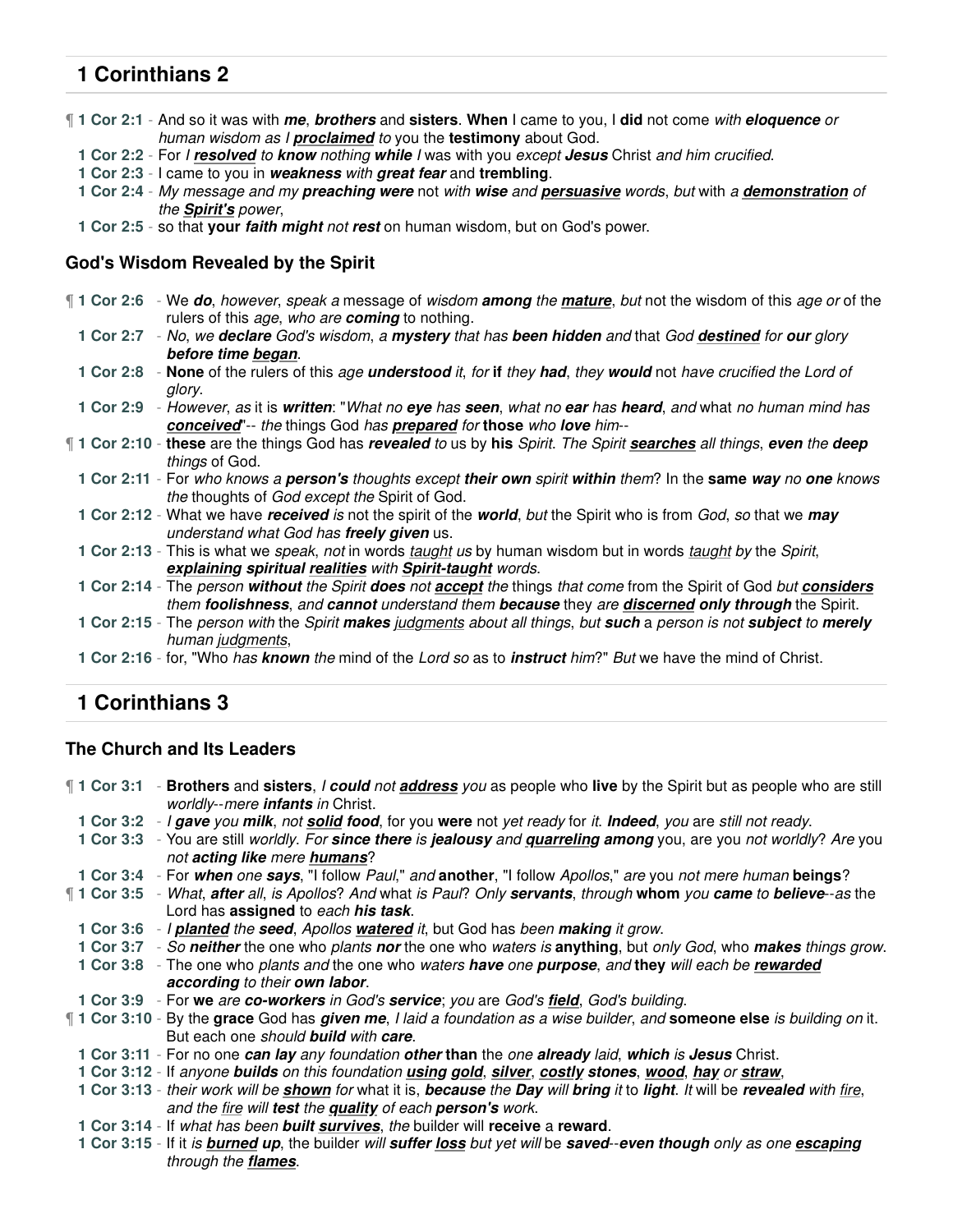- ¶ **1 Cor 3:16 Don't** you **know** that you yourselves are God's temple and that God's Spirit **dwells** in **your midst**?
- **1 Cor 3:17** If anyone **destroys** God's temple, God will **destroy** that **person**; for God's temple is **sacred**, and you **together** are that temple.

¶ **1 Cor 3:18** - **Do** not **deceive** yourselves. If any of you **think** you are wise by the **standards** of this **age**, you should become "**fools**" so that you **may** become wise.

- **1 Cor 3:19** For the **wisdom** of this world is **foolishness** in God's **sight**. As it is **written**: "**He catches** the wise in their **craftiness**";
- **1 Cor 3:20** and **again**, "The Lord **knows** that the **thoughts** of the wise are **futile**."
- **1 Cor 3:21** So **then**, no **more boasting about** human **leaders**! All things are yours,
- **1 Cor 3:22 whether** Paul or Apollos or **Cephas** or the world or **life** or **death** or the **present** or the **future**--all are yours,

**1 Cor 3:23** - and you are of Christ, and Christ is of God.

### **1 Corinthians 4**

#### **The Nature of True Apostleship**

- ¶ **1 Cor 4:1** This, then, is how you **ought** to **regard** us: as **servants** of Christ and as those **entrusted** with the **mysteries** God has **revealed**.
	- **1 Cor 4:2** Now it is **required** that those who have been **given** a **trust must prove** faithful.
	- **1 Cor 4:3** I **care** very **little** if I am **judged** by you or by **any** human **court**; **indeed**, I do not even judge myself.
	- **1 Cor 4:4** My **conscience** is **clear**, but that **does** not **make** me **innocent**. It is the Lord who **judges** me.
	- **1 Cor 4:5** Therefore judge **nothing before** the **appointed** time; **wait until** the Lord **comes**. He will **bring** to **light** what is **hidden** in **darkness** and will **expose** the **motives** of the **heart**. At that time **each** will receive **their praise** from God.
- ¶ **1 Cor 4:6** Now, **brothers** and **sisters**, I have **applied** these **things** to myself and **Apollos** for your **benefit**, so that you **may learn** from us the **meaning** of the **saying**, "Do not go **beyond** what is **written**." Then you will not **be puffed** up in **being** a **follower** of **one** of us **over against** the **other**.
- **1 Cor 4:7** For who **makes** you **different** from **anyone else**? What do you have that you did not receive? And if you did receive it, **why** do you **boast** as **though** you did not?
- ¶ **1 Cor 4:8** Already you have **all** you **want**! Already you have become **rich**! You have begun to reign--and that **without** us! How I **wish** that you **really** had begun to reign so that we **also might** reign with you!
	- **1 Cor 4:9** For it **seems** to me that God has **put** us **apostles on display** at the **end** of the **procession**, **like** those **condemned** to **die** in the **arena**. We have been **made** a **spectacle** to the **whole universe**, to **angels** as **well** as to human **beings**.
	- **1 Cor 4:10** We are **fools** for Christ, but you are so **wise** in Christ! We are **weak**, but you are **strong**! You are **honored**, we are **dishonored**!
	- **1 Cor 4:11** To this very **hour** we go **hungry** and **thirsty**, we are in **rags**, we are **brutally treated**, we are **homeless**.
	- **1 Cor 4:12** We **work hard** with **our own hands**. When we are **cursed**, we **bless**; when we are **persecuted**, we **endure** it;
	- **1 Cor 4:13** when we are **slandered**, we **answer kindly**. We have become the **scum** of the **earth**, the **garbage** of the **world**--**right** up to this **moment**.

#### **Paul's Appeal and Warning**

- ¶ **1 Cor 4:14** I am **writing** this not to **shame** you but to **warn** you as my **dear children**.
	- **1 Cor 4:15** Even if you had **ten thousand guardians** in Christ, you do not have **many fathers**, for in Christ Jesus I **became** your **father through** the **gospel**.
	- **1 Cor 4:16** Therefore I **urge** you to **imitate** me.
	- **1 Cor 4:17** For this **reason** I have **sent** to you **Timothy**, my **son whom** I love, who is faithful in the Lord. He will **remind** you of my **way** of **life** in Christ Jesus, **which agrees** with what I **teach everywhere** in **every church**.
- ¶ **1 Cor 4:18 Some** of you have become arrogant, as if I **were** not **coming** to you.
	- **1 Cor 4:19** But I will come to you very **soon**, if the Lord is **willing**, and then I will **find out** not **only** how these arrogant **people** are **talking**, but what power **they** have.
- **1 Cor 4:20** For the **kingdom** of God is not a **matter** of **talk** but of power.
- **1 Cor 4:21** What do you **prefer**? Shall I come to you with a **rod** of **discipline**, or shall I come in love and with a **gentle spirit**?

### **1 Corinthians 5**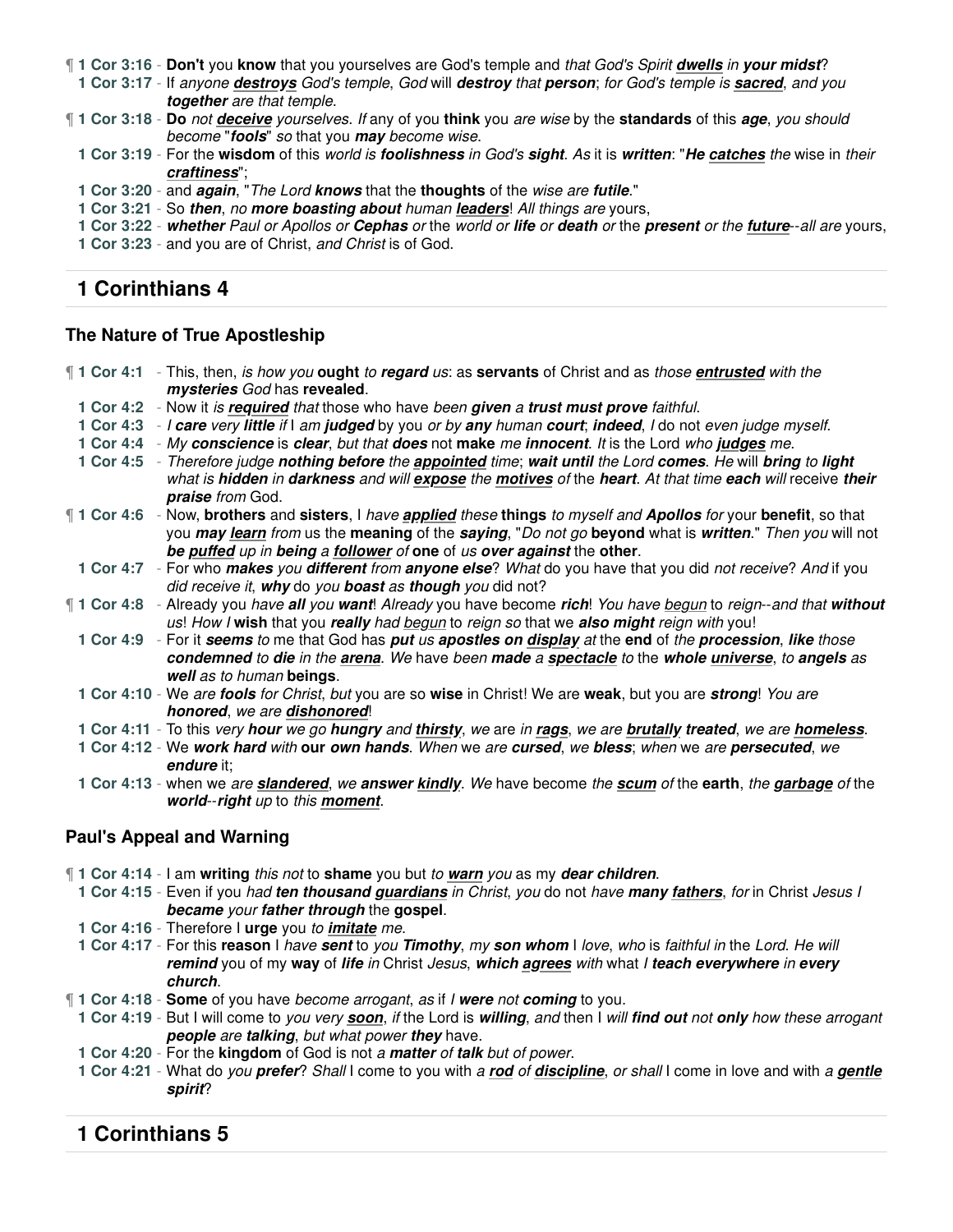### **Dealing With a Case of Incest**

| ¶ 1 Cor 5:1 | - It is <b>actually reported</b> that there is <b>sexual immorality</b> among you, and of a kind that even pagans do not<br>tolerate: A man is sleeping with his father's wife.                                                                           |
|-------------|-----------------------------------------------------------------------------------------------------------------------------------------------------------------------------------------------------------------------------------------------------------|
|             | 1 Cor 5:2 - And you are proud! Shouldn't you rather have gone into mourning and have put out of your fellowship<br>the man who has been doing this?                                                                                                       |
|             | 1 Cor 5:3 - For my part, even though I am not physically present, I am with you in spirit. As one who is present with<br>you in this way, I have already passed judgment in the name of our Lord Jesus on the one who has been<br>doing this.             |
|             | 1 Cor 5:4 - So when you are <b>assembled</b> and I am with you in spirit, and the power of our Lord Jesus is present,                                                                                                                                     |
|             | 1 Cor 5:5 - hand this man over to Satan for the destruction of the flesh, so that his spirit may be saved on the day<br>of the Lord.                                                                                                                      |
|             | <b>1 Cor 5:6</b> - Your boasting is not good. Don't you know that a little yeast leavens the whole batch of dough?                                                                                                                                        |
|             | 1 Cor 5:7 - Get rid of the old yeast, so that you may be a new unleavened batch--as you really are. For Christ, our<br>Passover lamb, has been sacrificed.                                                                                                |
|             | 1 Cor 5:8 - Therefore let us keep the Festival, not with the old bread leavened with malice and wickedness, but<br>with the unleavened bread of sincerity and truth.                                                                                      |
|             | <b>1 Cor 5:9</b> - I wrote to you in my letter not to associate with sexually immoral people-                                                                                                                                                             |
|             | 1 Cor 5:10 - not at all meaning the people of this world who are immoral, or the greedy and swindlers, or idolaters. In<br>that case you would have to leave this world.                                                                                  |
|             | 1 Cor 5:11 - But now I am writing to you that you must not associate with anyone who claims to be a brother or<br>sister but is sexually immoral or greedy, an <i>idolater</i> or slanderer, a drunkard or swindler. Do not even<br>eat with such people. |
|             | <b>1 Cor 5:12 - What business is it of mine to judge those outside the church?</b> Are you not to judge those <i>inside</i> ?                                                                                                                             |
|             | 1 Cor 5:13 - God will judge those outside. "Expel the wicked person from among you."                                                                                                                                                                      |

# **1 Corinthians 6**

#### **Lawsuits Among Believers**

- ¶ **1 Cor 6:1** If **any** of you **has** a dispute with another, do you **dare** to take it before the **ungodly** for **judgment** instead of before the Lord's people?
	- **1 Cor 6:2** Or do you not know that the Lord's people will judge the world? And if you are to judge the world, are you not **competent** to judge **trivial cases**?
	- **1 Cor 6:3** Do you not know that **we** will judge **angels**? **How much more** the **things** of this life!
	- **1 Cor 6:4** Therefore, if you have **disputes about such matters**, do you **ask** for a **ruling** from **those whose way** of life is **scorned** in the **church**?
	- **1 Cor 6:5** I say this to **shame** you. Is it **possible** that **there** is **nobody** among you **wise enough** to judge a dispute **between believers**?
- **1 Cor 6:6** But instead, one **brother takes** another to **court**--and this in **front** of **unbelievers**!
- ¶ **1 Cor 6:7** The **very fact** that you have **lawsuits** among you **means** you have **been completely defeated already**. Why not rather be **wronged**? Why not rather be **cheated**?
	- **1 Cor 6:8** Instead, you **yourselves cheat** and do **wrong**, and you do this to your **brothers** and **sisters**.
	- **1 Cor 6:9** Or do you not know that **wrongdoers** will not inherit the kingdom of God? Do not be **deceived**: **Neither** the sexually **immoral** nor **idolaters** nor **adulterers** nor men who have **sex** with men
	- **1 Cor 6:10** nor **thieves** nor the **greedy** nor **drunkards** nor **slanderers** nor **swindlers** will inherit the kingdom of God.
	- **1 Cor 6:11** And that is **what some** of you were. But you were **washed**, you were **sanctified**, you were **justified** in the **name** of the Lord **Jesus** Christ and by the Spirit of **our** God.

#### **Sexual Immorality**

- ¶ **1 Cor 6:12** "I have the right to do anything," you say--but not **everything** is **beneficial**. "I have the right to do anything"--but I will not be **mastered** by anything.
	- **1 Cor 6:13** You say, "Food for the stomach and the stomach for food, and God will **destroy** them **both**." The body, **however**, is not **meant** for sexual immorality but for the Lord, and the Lord for the body.
	- **1 Cor 6:14** By **his power** God **raised** the Lord from the **dead**, and he will **raise us also**.
	- **1 Cor 6:15** Do you not know that your bodies are members of Christ himself? **Shall** I **then** take the members of Christ and **unite** them with a prostitute? **Never**!
	- **1 Cor 6:16** Do you not know that he who **unites** himself with a prostitute is one with **her** in body? For it is **said**, "The **two** will **become** one **flesh**."
	- **1 Cor 6:17** But whoever is **united** with the Lord is one with **him** in spirit.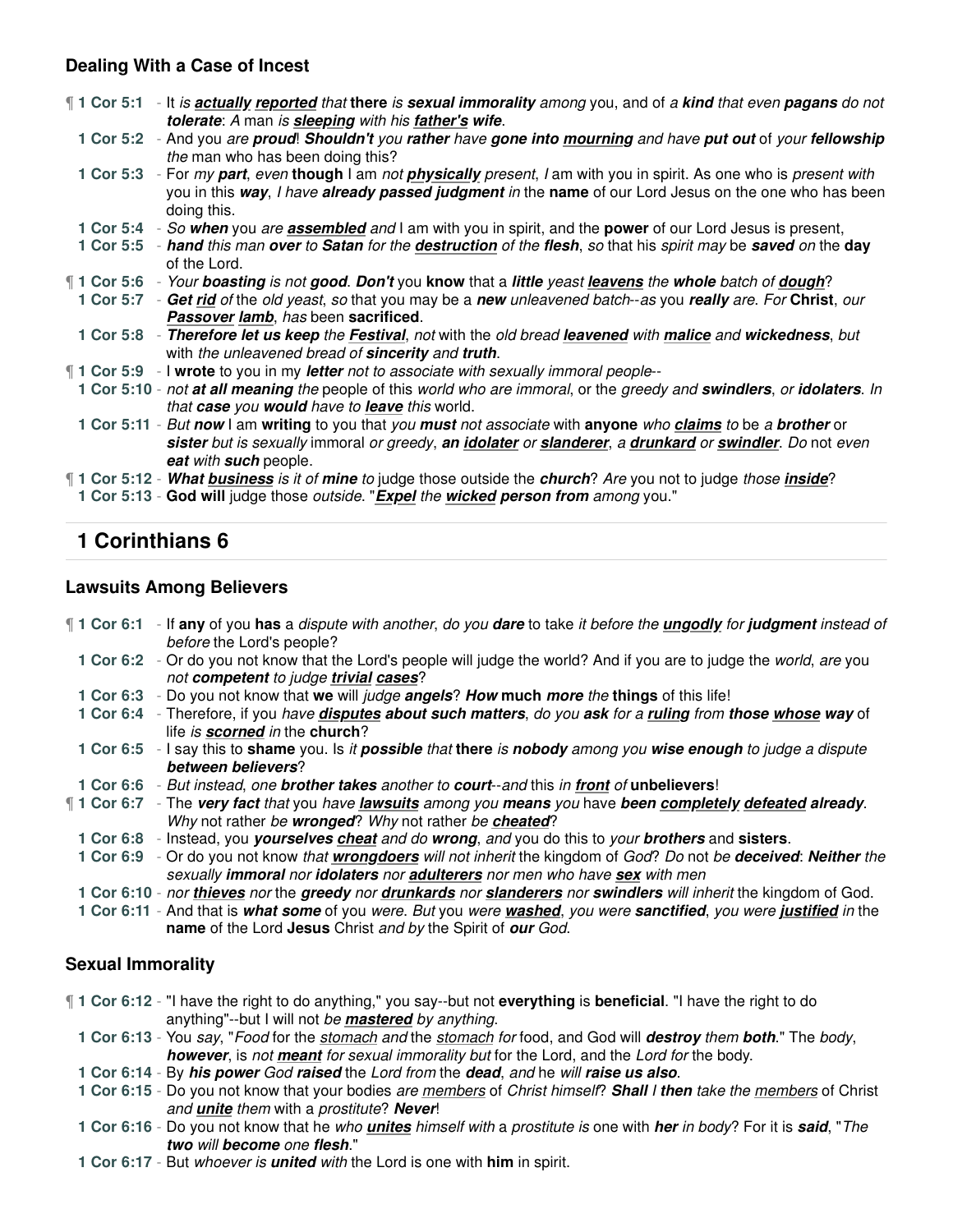¶ **1 Cor 6:18** - **Flee** from sexual immorality. **All other** sins a **person commits** are **outside** the body, but whoever sins sexually, sins **against their** own body.

**1 Cor 6:19** - Do you not know that your bodies are **temples** of the **Holy** Spirit, who is in you, **whom** you have **received** from God? You are not your own;

**1 Cor 6:20** - you were **bought at** a **price**. Therefore **honor** God with your bodies.

# **1 Corinthians 7**

### **Concerning Married Life**

| ¶ 1 Cor 7:1 - Now for the matters you wrote about: "It is good for a man not to have sexual relations with a woman."<br>1 Cor 7:2 - But since sexual immorality is occurring, each man should have sexual relations with his own wife, and            |
|-------------------------------------------------------------------------------------------------------------------------------------------------------------------------------------------------------------------------------------------------------|
| each woman with her own husband.                                                                                                                                                                                                                      |
| 1 Cor 7:3 - The husband should <i>fulfill</i> his <i>marital duty</i> to his wife, and likewise the wife to her husband.                                                                                                                              |
| 1 Cor 7:4 - The wife does not have authority over her own body but yields it to her husband. In the same way, the<br>husband does not have authority over his own body but yields it to his wife.                                                     |
| 1 Cor 7:5 - Do not deprive each other except perhaps by mutual consent and for a time, so that you may devote                                                                                                                                         |
| yourselves to prayer. Then come together again so that Satan will not tempt you because of your lack                                                                                                                                                  |
| of self-control.                                                                                                                                                                                                                                      |
| 1 Cor 7:6 - I say this as a <b>concession</b> , not as a command.                                                                                                                                                                                     |
| 1 Cor 7:7 - I wish that all of you were as I am. But each of you has your own gift from God; one has this gift, another<br>has that.                                                                                                                  |
| [1 Cor 7:8 - Now to the unmarried and the <b>widows</b> I say: It is good for them to <b>stay</b> unmarried, as I do.                                                                                                                                 |
| 1 Cor 7:9 - But if they cannot control themselves, they should marry, for it is better to marry than to burn with                                                                                                                                     |
| passion.                                                                                                                                                                                                                                              |
| 1 Cor 7:10 - To the married I give this command (not I, but the Lord): A wife must not <b>separate</b> from her husband.                                                                                                                              |
| 1 Cor 7:11 - But if she does, she must remain unmarried or else be reconciled to her husband. And a husband must                                                                                                                                      |
| not <i>divorce</i> his wife.                                                                                                                                                                                                                          |
| 1 Cor 7:12 - To the rest I say this (I, not the Lord): If any brother has a wife who is not a believer and she is willing to<br>live with him, he must not divorce her.                                                                               |
| 1 Cor 7:13 - And if a woman has a <i>husband who</i> is not a believer and he is willing to live with <i>her, she</i> must not divorce<br>him.                                                                                                        |
| 1 Cor 7:14 - For the <i>unbelieving husband has</i> been sanctified through his wife, and the <i>unbelieving wife has</i> been<br>sanctified through her believing husband. Otherwise your children would be unclean, but as it is, they<br>are holy. |
| 1 Cor 7:15 - But if the <i>unbeliever leaves</i> , let it be so. The brother or the sister is not bound in such <i>circumstances</i> ;                                                                                                                |
| God has called us to live in peace.                                                                                                                                                                                                                   |
| 1 Cor 7:16 - How do you know, wife, whether you will save your husband? Or, how do you know, husband, whether you                                                                                                                                     |
| will save your wife?                                                                                                                                                                                                                                  |
|                                                                                                                                                                                                                                                       |

### **Concerning Change of Status**

¶ **1 Cor 7:17** - **Nevertheless**, each person should live as a believer in **whatever** situation the Lord has **assigned** to them, **just** as God has called them. This is the **rule** I **lay down** in all the **churches**.

**1 Cor 7:18** - Was a man **already** circumcised when he was called? He should not become uncircumcised. Was a man uncircumcised when he was called? He should not be circumcised.

- **1 Cor 7:19 Circumcision** is nothing and **uncircumcision** is nothing. **Keeping God's commands** is what **counts**.
- **1 Cor 7:20** Each person should remain in the situation they were in when God called them.
- ¶ **1 Cor 7:21** Were you a slave when you were called? **Don't** let it **trouble** you--**although** if you can **gain** your **freedom**, do so.
	- **1 Cor 7:22** For the one who was a slave when called to **faith** in the Lord is the Lord's **freed** person; **similarly**, the one who was free when called is **Christ's** slave.
	- **1 Cor 7:23** You were **bought at** a **price**; do not become **slaves** of **human beings**.
	- **1 Cor 7:24** Brothers and sisters, each person, as **responsible** to God, should remain in the situation they were in when God called them.

### **Concerning the Unmarried**

- ¶ **1 Cor 7:25** Now about **virgins**: I have no command from the Lord, but I give a judgment as one who by the Lord's **mercy** is **trustworthy**.
	- **1 Cor 7:26** Because of the present **crisis**, I think that it is good for a man to remain as he is.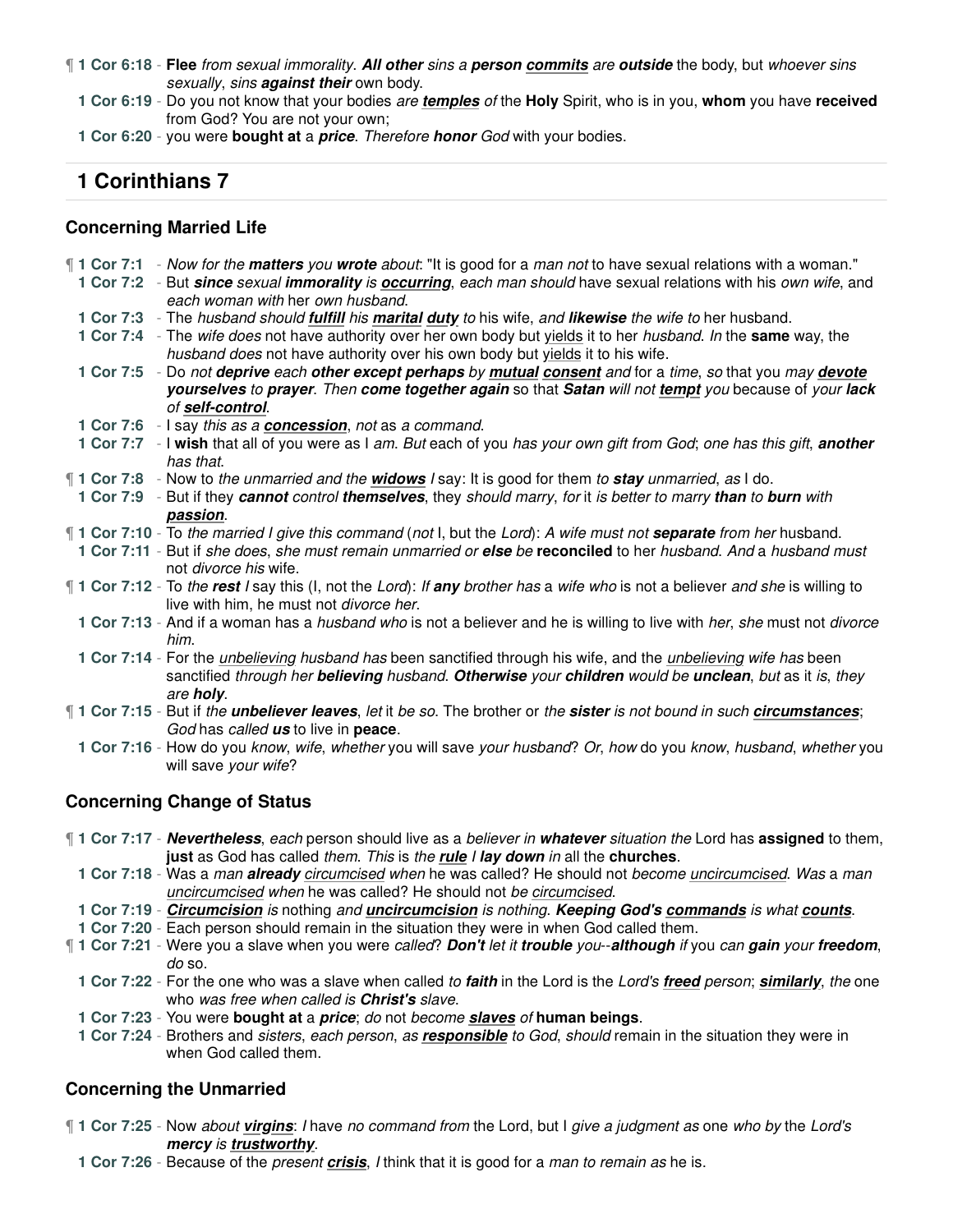| 1 Cor 7:27 - Are you <i>pledged</i> to a woman? Do not seek to be <i>released</i> . Are you free from such a <i>commitment</i> ? Do<br>not <b>look</b> for a wife.                                                                                                                    |
|---------------------------------------------------------------------------------------------------------------------------------------------------------------------------------------------------------------------------------------------------------------------------------------|
| 1 Cor 7:28 - But if you do marry, you have not sinned; and if a virgin marries, she has not sinned. But those who marry<br>will face many troubles in this life, and I want to spare you this.                                                                                        |
| 1 Cor 7:29 - What I mean, brothers and sisters, is that the time is short. From now on those who have wives should<br>live as if they do not;                                                                                                                                         |
| 1 Cor 7:30 - those who mourn, as if they did not; those who are happy, as if they were not; those who buy something,<br>as if it were not theirs to keep;                                                                                                                             |
| 1 Cor 7:31 - those who use the things of the world, as if not engrossed in them. For this world in its present form is<br>passing away.                                                                                                                                               |
| 1 Cor 7:32 - I would like you to be free from concern. An unmarried man is concerned about the Lord's affairs--how he<br>can please the Lord.                                                                                                                                         |
| 1 Cor 7:33 - But a married man is concerned about the affairs of this world--how he can please his wife--                                                                                                                                                                             |
| 1 Cor 7:34 - and his interests are divided. An unmarried woman or virgin is concerned about the Lord's affairs: Her<br>aim is to be devoted to the Lord in both body and spirit. But a married woman is concerned about the<br>affairs of this world--how she can please her husband. |
| 1 Cor 7:35 - I am saying this for your own good, not to restrict you, but that you may live in a right way in undivided<br>devotion to the Lord.                                                                                                                                      |
| ¶ 1 Cor 7:36 - If anyone is worried that he might not be acting honorably toward the virgin he is engaged to, and if his<br>passions are too strong and he feels he ought to marry, he should do as he wants. He is not sinning.<br>They should get married.                          |
| 1 Cor 7:37 - But the man who has settled the matter in his own mind, who is under no compulsion but has control<br>over his own will, and who has made up his mind not to marry the virgin--this man also does the right<br>thing.                                                    |
| 1 Cor 7:38 - So then, he who marries the virgin does right, but he who does not marry her does better.                                                                                                                                                                                |
| ¶ 1 Cor 7:39 - A woman is bound to her husband as long as he lives. But if her husband dies, she is free to marry<br>anyone she wishes, but he must belong to the Lord.                                                                                                               |
| 1 Cor 7:40 - In my judgment, she is <b>happier</b> if she stays as she is--and I think that I too have the Spirit of God.                                                                                                                                                             |

### **Concerning Food Sacrificed to Idols**

| 1 Cor 8:1 - Now about food sacrificed to idols: We know that "We all possess knowledge." But knowledge puffs up<br>while love builds up.                                                                                                                      |
|---------------------------------------------------------------------------------------------------------------------------------------------------------------------------------------------------------------------------------------------------------------|
| 1 Cor 8:2 - Those who think they know something do not yet know as they ought to know.                                                                                                                                                                        |
| 1 Cor 8:3 - But whoever loves God is known by God.                                                                                                                                                                                                            |
| 1 Cor 8:4 - So then, about eating food sacrificed to idols: We know that "An idol is nothing at all in the world" and<br>that "There is no God but one."                                                                                                      |
| 1 Cor 8:5 - For even if there are so-called gods, whether in heaven or on earth (as indeed there are many "gods"<br>and many " <b>lords</b> "),                                                                                                               |
| 1 Cor 8:6 - yet for us there is but one God, the Father, from whom all things came and for whom we live; and there is<br>but one Lord, Jesus Christ, through whom all things came and through whom we live.                                                   |
| 1 Cor 8:7 - But not everyone possesses this knowledge. Some people are still so accustomed to idols that when<br>they eat sacrificial food they think of it as having been sacrificed to a god, and since their conscience is<br>weak, it is <b>defiled</b> . |
| 1 Cor 8:8 - But food does not bring us near to God; we are no worse if we do not eat, and no better if we do.                                                                                                                                                 |
| 1 Cor 8:9 - Be careful, however, that the exercise of your rights does not become a stumbling block to the weak.                                                                                                                                              |
| 1 Cor 8:10 - For if someone with a weak conscience sees you, with all your knowledge, eating in an idol's temple,                                                                                                                                             |
| won't that person be emboldened to eat what is sacrificed to idols?                                                                                                                                                                                           |

- **1 Cor 8:11** So this weak brother or sister, for whom Christ **died**, is **destroyed** by your knowledge.
- **1 Cor 8:12** When you sin against them in this **way** and **wound** their weak conscience, you sin against Christ.
- **1 Cor 8:13 Therefore**, if what I eat **causes my** brother or sister to fall **into** sin, I will **never** eat **meat again**, so that I will not **cause** them to fall.

# **1 Corinthians 9**

### **Paul's Rights as an Apostle**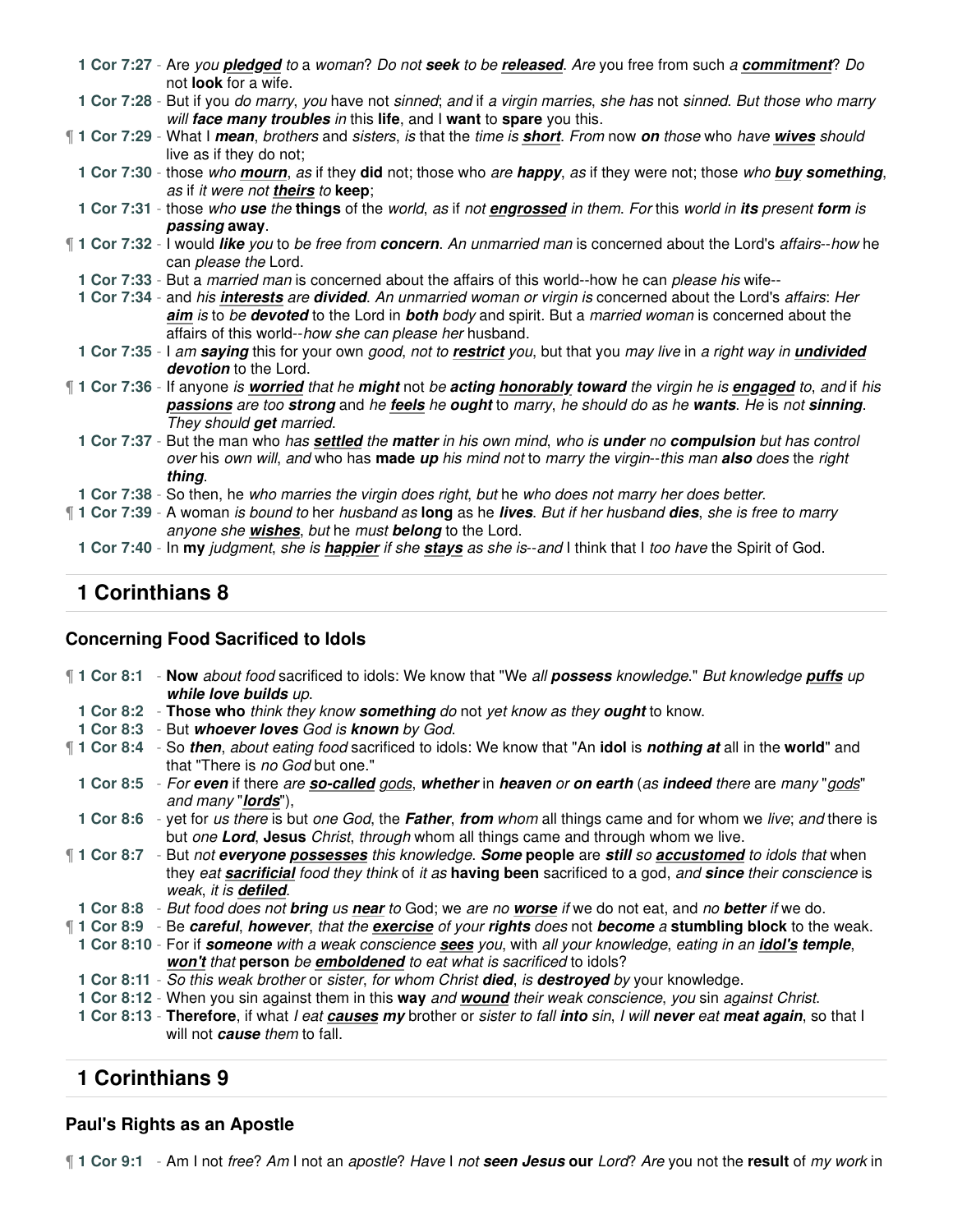the Lord?

|           | $115$ LUIU:                                                                                                                                                                           |
|-----------|---------------------------------------------------------------------------------------------------------------------------------------------------------------------------------------|
| 1 Cor 9:2 | - Even though I may not be an apostle to others, surely I am to you! For you are the seal of my apostleship                                                                           |
|           | in the Lord.                                                                                                                                                                          |
|           | 1 Cor 9:3 - This is my defense to those who sit in judgment on me.                                                                                                                    |
|           | 1 Cor 9:4 - Don't we have the right to food and drink?                                                                                                                                |
|           | 1 Cor 9:5 - Don't we have the right to take a believing wife along with us, as do the other apostles and the Lord's<br>brothers and Cephas?                                           |
|           | 1 Cor 9:6 - Or is it only I and Barnabas who lack the right to not work for a living?                                                                                                 |
|           | 1 Cor 9:7 - Who serves as a soldier at his own expense? Who plants a vineyard and does not eat its grapes? Who                                                                        |
|           | <b>tends a flock and does not drink the milk?</b>                                                                                                                                     |
|           | 1 Cor 9:8 - Do I say this merely on human authority? Doesn't the Law say the same thing?                                                                                              |
|           | 1 Cor 9:9 - For it is written in the Law of Moses: "Do not muzzle an ox while it is treading out the grain." Is it about                                                              |
|           | oxen that God is concerned?                                                                                                                                                           |
|           | 1 Cor 9:10 - Surely he says this for us, doesn't he? Yes, this was written for us, because whoever plows and                                                                          |
|           | threshes should be able to do so in the hope of sharing in the harvest.                                                                                                               |
|           | 1 Cor 9:11 - If we have sown spiritual seed among you, is it too much if we reap a material harvest from you?                                                                         |
|           | 1 Cor 9:12 - If others have this right of support from you, shouldn't we have it all the more? But we did not use this                                                                |
|           | right. On the contrary, we put up with anything rather than hinder the gospel of Christ.                                                                                              |
|           | 1 Cor 9:13 - Don't you know that those who serve in the temple get their food from the temple, and that those who serve<br>at the altar share in what is <b>offered</b> on the altar? |
|           | 1 Cor 9:14 - In the same way, the Lord has commanded that those who preach the gospel should receive their living                                                                     |
|           | from the gospel.                                                                                                                                                                      |
|           | 1 Cor 9:15 - But I have not used any of these rights. And I am not writing this in the hope that you will do such things                                                              |
|           | for me, for I would rather die than allow anyone to deprive me of this boast.                                                                                                         |
|           | 1 Cor 9:16 - For when I preach the gospel, I cannot boast, since I am compelled to preach. Woe to me if I do not                                                                      |
|           | preach the gospel!                                                                                                                                                                    |
|           | 1 Cor 9:17 - If I preach voluntarily, I have a reward; if not voluntarily, I am simply discharging the trust committed to                                                             |
|           | me.                                                                                                                                                                                   |
|           | 1 Cor 9:18 - What then is my reward? Just this: that in preaching the gospel I may offer it free of charge, and so not                                                                |
|           | make full use of my rights as a preacher of the gospel.                                                                                                                               |
|           |                                                                                                                                                                                       |

### **Paul's Use of His Freedom**

|                  | 1 Cor 9:19 - Though I am free and <b>belong</b> to no one, I have made myself a slave to everyone, to win as many as |
|------------------|----------------------------------------------------------------------------------------------------------------------|
| <i>possible.</i> |                                                                                                                      |

- **1 Cor 9:20** To the Jews I became like a **Jew**, to win the Jews. To those under the law I became like one under the law (though I myself am not under the law), so as to win those under the law.
- **1 Cor 9:21** To those not having the law I became like one not having the law (though I am not free from **God's** law but am under **Christ's** law), so as to win those not having the law.

**1 Cor 9:22** - To the weak I became weak, to win the weak. I have **become** all things to all **people** so that **by** all possible **means** I **might save some**.

**1 Cor 9:23** - I do all this for the **sake** of the gospel, that I may share in its **blessings**.

#### **The Need for Self-Discipline**

- ¶ **1 Cor 9:24** Do you not know that in a **race** all the **runners** run, but only one **gets** the prize? Run in such a way as to get the prize.
	- **1 Cor 9:25** Everyone who **competes** in the **games goes into strict training**. **They** do it to get a crown that will not last, but we do it to get a crown that will last **forever**.
	- **1 Cor 9:26 Therefore** I do not run like **someone running aimlessly**; I do not **fight** like a **boxer beating** the **air**.
	- **1 Cor 9:27** No, I **strike** a **blow** to my **body** and make it my slave so that **after** I have **preached** to others, I myself will not be **disqualified** for the prize.

### **1 Corinthians 10**

### **Warnings From Israel's History**

- ¶ **1 Cor 10:1** For I do not want you to be **ignorant** of the **fact**, **brothers** and **sisters**, that our **ancestors** were all **under** the cloud and that they all **passed through** the sea.
	- **1 Cor 10:2** They were all **baptized into Moses** in the cloud and in the sea.
	- **1 Cor 10:3** They all **ate** the same spiritual food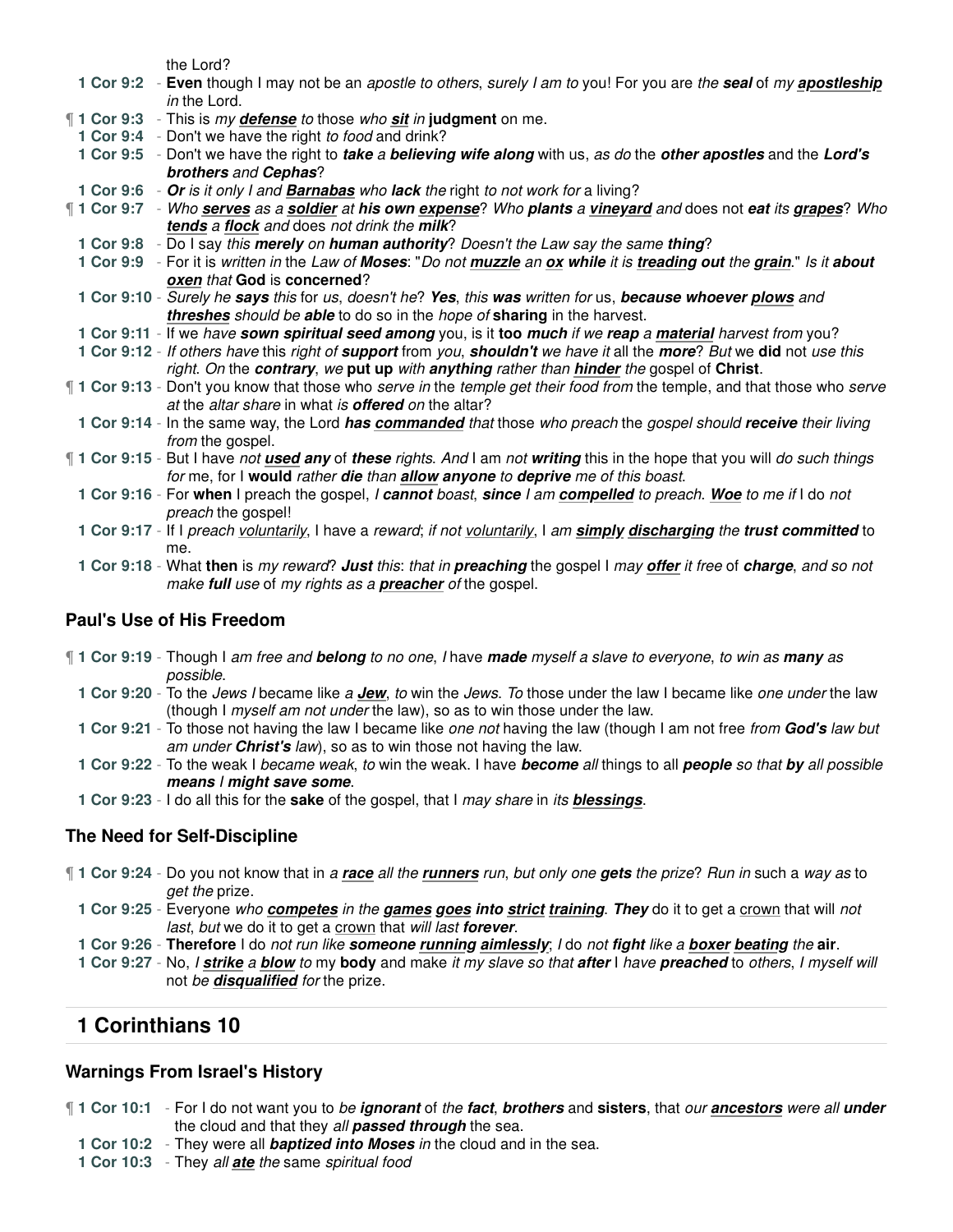**1 Cor 10:4** - and drank the same spiritual drink; for they drank from the spiritual rock that **accompanied** them, and that rock was Christ.

**1 Cor 10:5** - **Nevertheless**, God was not **pleased** with **most** of them; their **bodies** were **scattered** in the **wilderness**.

¶ **1 Cor 10:6** - **Now** these things **occurred** as examples to **keep** us from **setting** our **hearts** on **evil** things as they did.

**1 Cor 10:7** - Do not be **idolaters**, as some of them were; as it is written: "The people **sat** down to eat and drink and **got up** to **indulge** in **revelry**."

- **1 Cor 10:8** We should not **commit sexual immorality**, as some of them did--and in one **day twenty-three thousand** of them **died**.
- **1 Cor 10:9** We should not **test** Christ, as some of them did--and were killed by **snakes**.
- **1 Cor 10:10** And do not **grumble**, as some of them did--and were killed by the **destroying angel**.
- ¶ **1 Cor 10:11** These things **happened** to them as examples and were written down as **warnings** for us, on **whom** the **culmination** of the **ages** has **come**.
- **1 Cor 10:12** So, if you **think** you are **standing firm**, be **careful** that you **don't fall**!
- **1 Cor 10:13** No **temptation** has **overtaken** you **except** what is **common** to **mankind**. And God is **faithful**; he will not **let** you be tempted **beyond** what you can **bear**. But **when** you are tempted, he will **also provide** a way **out** so that you can **endure** it.

### **Idol Feasts and the Lord's Supper**

- ¶ **1 Cor 10:14 Therefore**, my **dear friends**, **flee** from **idolatry**.
- **1 Cor 10:15** I **speak** to **sensible** people; **judge** for **yourselves** what I say.
- **1 Cor 10:16** Is not the cup of **thanksgiving** for **which** we **give thanks** a participation in the **blood** of Christ? And is not the **bread** that we **break** a participation in the body of Christ?
- **1 Cor 10:17** Because **there** is one loaf, we, who are many, are one body, for we all **share** the one loaf.
- ¶ **1 Cor 10:18 Consider** the people of **Israel**: Do not **those** who eat the sacrifices **participate** in the **altar**?
- **1 Cor 10:19** Do I **mean** then that food **sacrificed** to an idol is anything, or that an idol is anything?
- **1 Cor 10:20** No, but the sacrifices of **pagans** are offered to demons, not to God, and I do not want you to be **participants** with demons.
- **1 Cor 10:21** You cannot drink the cup of the **Lord** and the cup of demons **too**; you cannot have a part in both the Lord's table and the table of demons.
- **1 Cor 10:22** Are we **trying** to **arouse** the Lord's **jealousy**? Are we **stronger than** he?

# **The Believer's Freedom**

- ¶ **1 Cor 10:23** "I have the right to do anything," you say--but not everything is **beneficial**. "I have the right to do anything"--but not everything is **constructive**.
- **1 Cor 10:24** No one should **seek** their own good, but the good of **others**.
- ¶ **1 Cor 10:25** Eat anything **sold** in the **meat market** without raising questions of conscience,
- **1 Cor 10:26** for, "The **earth** is the Lord's, and everything in it."
- ¶ **1 Cor 10:27** If an **unbeliever invites** you to a meal and you want to **go**, eat whatever is **put before** you without raising questions of conscience.
- **1 Cor 10:28** But if **someone says** to you, "**This** has **been** offered in **sacrifice**," then do not eat it, both for the sake of the one who **told** you and for the sake of conscience.
- **1 Cor 10:29** I am **referring** to the **other person's** conscience, not **yours**. For why is my **freedom being judged** by **another's** conscience?
- **1 Cor 10:30** If I **take** part in the meal with **thankfulness**, why am I **denounced** because of **something** I **thank** God for?
- ¶ **1 Cor 10:31** So whether you eat or drink or whatever you do, do it all for the **glory** of God.
- **1 Cor 10:32** Do not **cause anyone** to **stumble**, whether **Jews**, **Greeks** or the **church** of God--
- **1 Cor 10:33 even** as I **try** to **please everyone** in **every** way. For I am not **seeking** my own good but the good of many, so that they **may** be **saved**.

# **1 Corinthians 11**

¶ **1 Cor 11:1** - Follow my example, as I follow the example of Christ.

# **On Covering the Head in Worship**

¶ **1 Cor 11:2** - I praise you for **remembering** me in everything and for **holding** to the **traditions just** as I passed **them** on to you.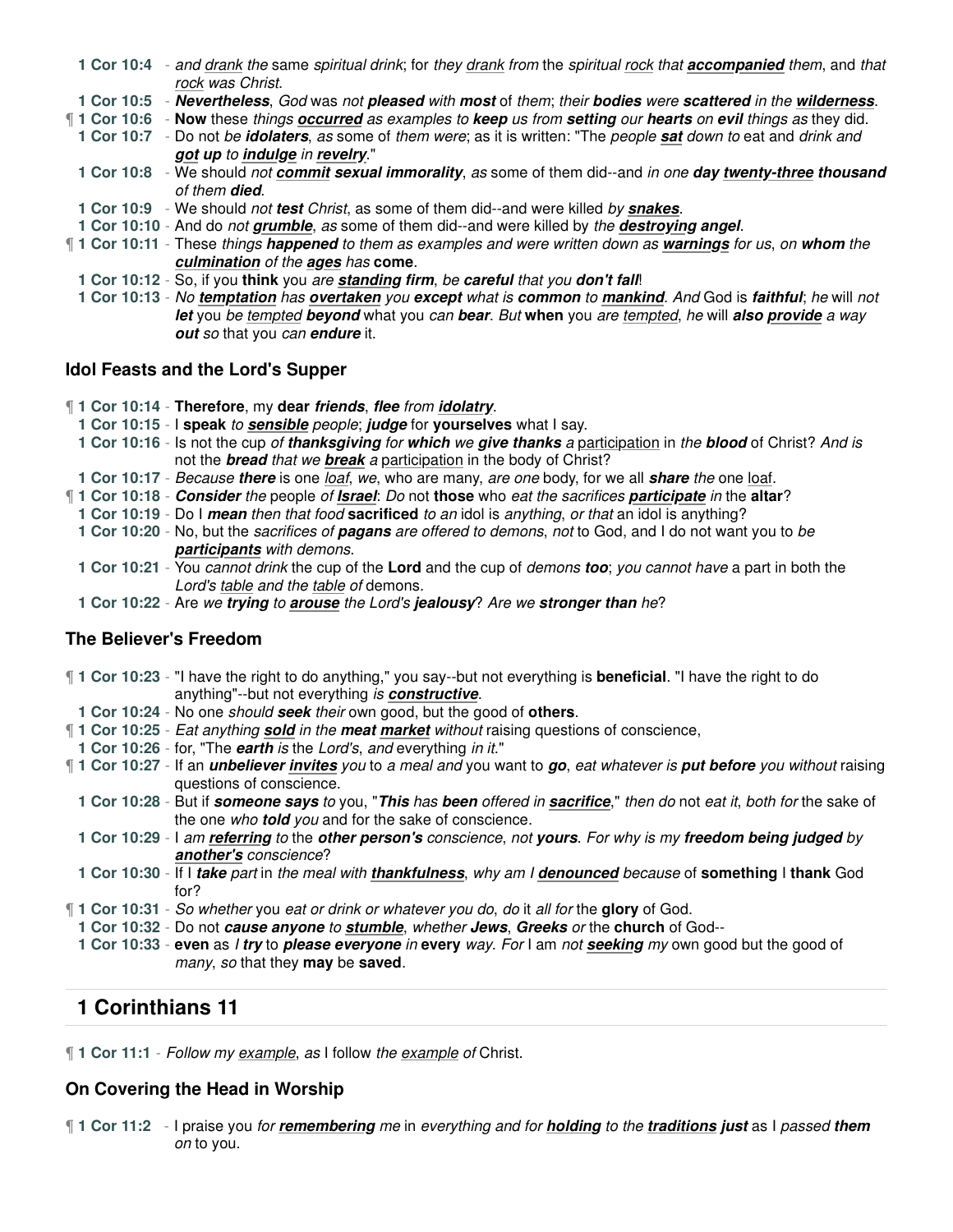- **1 Cor 11:3** But I **want** you to **realize** that the head of every man is Christ, and the head of the woman is man, and the head of Christ is God.
- **1 Cor 11:4** Every man who prays or prophesies with his head **covered** dishonors his head.
- **1 Cor 11:5** But every woman who prays or prophesies with her head uncovered dishonors her head--it is the same as **having** her head shaved.
- **1 Cor 11:6** For if a woman does not cover her head, she **might** as **well** have her hair cut off; but if it is a disgrace for a woman to have her hair cut off or her head shaved, then she should cover her head.
- ¶ **1 Cor 11:7** A man ought not to cover his head, **since** he is the **image** and glory of God; but woman is the glory of man.
	- **1 Cor 11:8** For man **did** not come from woman, but woman from man;
	- **1 Cor 11:9 neither** was man **created** for woman, but woman for man.
	- **1 Cor 11:10** It is for this **reason** that a woman ought to have **authority over** her own head, **because** of the **angels**.
- **1 Cor 11:11** Nevertheless, in the Lord woman is not independent of man, nor is man independent of woman.
- **1 Cor 11:12** For as woman **came** from man, so also man is **born** of woman. But everything comes from God.
- ¶ **1 Cor 11:13 Judge** for **yourselves**: Is it **proper** for a woman to **pray** to God with her head uncovered?
- **1 Cor 11:14** Does not the **very nature** of **things teach** you that if a man has long hair, it is a disgrace to **him**,
- **1 Cor 11:15** but that if a woman has long hair, it is her glory? For long hair is given to her as a **covering**.
- **1 Cor 11:16** If anyone **wants** to be **contentious about** this, we have no **other practice**--nor do the **churches** of God.

#### **Correcting an Abuse of the Lord's Supper**

| <b>1 Cor 11:17</b> - In the <b>following directives</b> I have no praise for you, for your meetings do more harm than good. |
|-----------------------------------------------------------------------------------------------------------------------------|
| 1 Cor 11:18 - In the first place, I hear that when you come together as a church, there are divisions among you, and        |
| to some extent I believe it.                                                                                                |
| 1 Cor 11:19 - No doubt there have to be differences among you to show which of you have God's approval.                     |
| 1 Cor 11:20 - So then, when you come together, it is not the Lord's Supper you eat,                                         |
| 1 Cor 11:21 - for when you are eating, some of you go ahead with your own private suppers. As a result, one person          |
| remains hungry and another gets drunk.                                                                                      |
| 1 Cor 11:22 - Don't you have homes to eat and drink in? Or do you despise the church of God by humiliating those            |
| who have nothing? What shall I say to you? Shall I praise you? Certainly not in this matter!                                |
| 1 Cor 11:23 - For I received from the Lord what I also passed on to you: The Lord Jesus, on the night he was                |
| betrayed, took bread,                                                                                                       |
| 1 Cor 11:24 - and when he had given thanks, he broke it and said, "This is my body, which is for you; do this in            |
| remembrance of me."                                                                                                         |
| 1 Cor 11:25 - In the same way, after supper he took the cup, saying, "This cup is the new covenant in my blood; do          |
| this, whenever you drink it, in remembrance of me."                                                                         |
| 1 Cor 11:26 - For whenever you eat this bread and drink this cup, you <b>proclaim</b> the Lord's death until he comes.      |
| 1 Cor 11:27 - So then, whoever eats the bread or drinks the cup of the Lord in an unworthy manner will be guilty of         |
| sinning against the body and blood of the Lord.                                                                             |
| 1 Cor 11:28 - Everyone ought to examine themselves before they eat of the bread and drink from the cup.                     |
| 1 Cor 11:29 - For those who eat and drink without discerning the body of Christ eat and drink judgment on themselves.       |
| 1 Cor 11:30 - That is why many among you are weak and sick, and a number of you have fallen asleep.                         |
| 1 Cor 11:31 - But if we were more discerning with regard to ourselves, we would not come under such judgment.               |
| 1 Cor 11:32 - Nevertheless, when we are judged in this way by the Lord, we are being disciplined so that we will not        |
| be finally condemned with the world.                                                                                        |
| 1 Cor 11:33 - So then, my brothers and sisters, when you gather to eat, you should all eat together.                        |
| 1 Cor 11:34 - Anyone who is hungry should eat something at home, so that when you meet together it may not result           |
| in judgment. And when I come I will give further directions.                                                                |

# **1 Corinthians 12**

#### **Concerning Spiritual Gifts**

¶ **1 Cor 12:1** - Now **about** the gifts of the Spirit, **brothers** and **sisters**, I do not want you to be **uninformed**.

- **1 Cor 12:2** You know that **when** you were **pagans**, **somehow** or other you were **influenced** and **led astray** to **mute idols**.
- **1 Cor 12:3 Therefore** I want you to know that no one **who** is speaking by the Spirit of God **says**, "Jesus be **cursed**," and no one **can** say, "Jesus is Lord," **except** by the **Holy** Spirit.
- ¶ **1 Cor 12:4** There are different kinds of gifts, but the same Spirit distributes them.
- **1 Cor 12:5** There are different kinds of **service**, but the same Lord.
- **1 Cor 12:6** There are different kinds of **working**, but in all of them and in **everyone** it is the same God **at** work.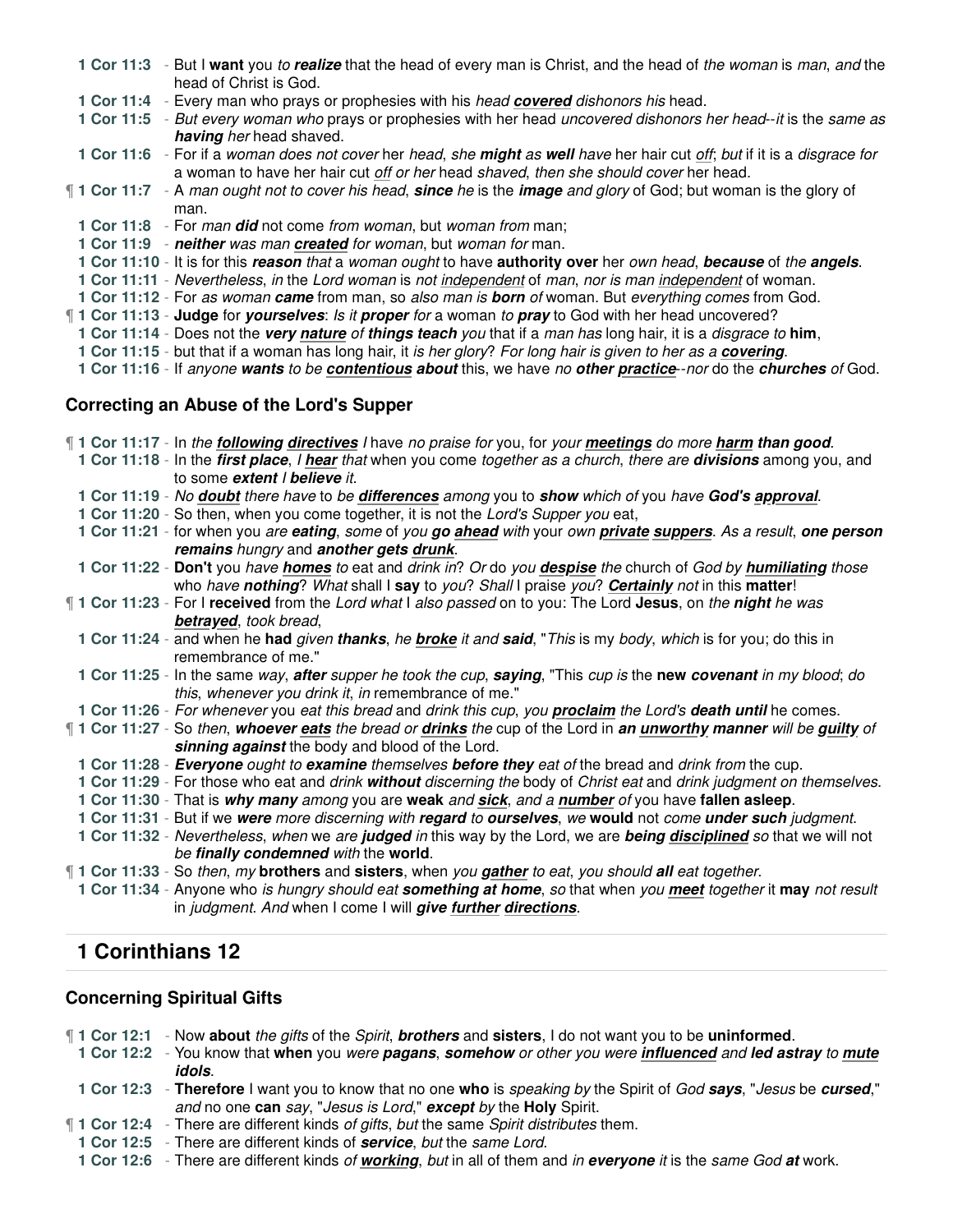¶ **1 Cor 12:7** - Now to each one the **manifestation** of the Spirit is given for the **common good**.

**1 Cor 12:8** - To one there is given **through** the Spirit a message of **wisdom**, to another a message of **knowledge** by **means** of the same Spirit,

**1 Cor 12:9** - to another **faith** by the same Spirit, to another gifts of healing by that one Spirit,

**1 Cor 12:10** - to another **miraculous powers**, to another **prophecy**, to another **distinguishing between spirits**, to another speaking in different kinds of tongues, and to **still** another the **interpretation** of tongues.

**1 Cor 12:11** - All **these** are the work of one and the same Spirit, and he distributes them to each one, just as he **determines**.

#### **Unity and Diversity in the Body**

¶ **1 Cor 12:12** - Just as a body, **though** one, has many parts, but all its many parts form one body, so it is with Christ. **1 Cor 12:13** - For we were all **baptized** by one Spirit so as to form one body--whether **Jews** or **Gentiles**, **slave** or **free**- and we were all given the one Spirit to **drink**. **1 Cor 12:14** - **Even** so the body is not **made up** of one part but of many. ¶ **1 Cor 12:15** - Now if the **foot** should say, "Because I am not a hand, I do not belong to the body," it would not for that reason stop being part of the body. **1 Cor 12:16** - And if the ear should say, "Because I am not an eye, I do not belong to the body," it would not for that reason stop being part of the body. **1 Cor 12:17** - If the whole body were an eye, where would the sense of **hearing** be? If the whole body were an ear, where would the sense of **smell** be? **1 Cor 12:18** - But in **fact** God has placed the parts in the body, every one of them, just as he **wanted** them to be. **1 Cor 12:19** - If **they** were all one part, where would the body be? **1 Cor 12:20** - As it is, there are many parts, but one body. ¶ **1 Cor 12:21** - The eye cannot say to the hand, "I don't need you!" And the **head** cannot say to the **feet**, "I don't need you!" **1 Cor 12:22** - **On** the **contrary**, **those** parts of the body that **seem** to be **weaker** are **indispensable**, **1 Cor 12:23** - and the parts that we **think** are **less honorable** we **treat** with special honor. And the parts that are **unpresentable** are **treated** with special **modesty**, **1 Cor 12:24** - **while our presentable** parts need no special **treatment**. But God has **put** the body **together**, **giving** greater honor to the parts that **lacked** it, **1 Cor 12:25** - so that there should be no **division** in the body, but that its parts should have **equal concern** for each other. **1 Cor 12:26** - If one part suffers, every part suffers with it; if one part is **honored**, every part **rejoices** with it. ¶ **1 Cor 12:27** - Now you are the body of Christ, and each one of you is a part of it. **1 Cor 12:28** - And God has placed in the **church first** of all apostles, **second** prophets, **third** teachers, then miracles, then gifts of healing, of **helping**, of **guidance**, and of different kinds of tongues. **1 Cor 12:29** - Are all apostles? Are all prophets? Are all teachers? Do all work miracles? **1 Cor 12:30** - Do all have gifts of healing? Do all **speak** in tongues? Do all **interpret**?

### **Love Is Indispensable**

**1 Cor 12:31** - Now **eagerly desire** the greater gifts. And **yet** I **will show** you the **most excellent way**.

### **1 Corinthians 13**

| 1 Cor 13:1 - If I speak in the tongues of men or of angels, but do not have love, I am only a resounding gong or a                |
|-----------------------------------------------------------------------------------------------------------------------------------|
| clanging cymbal.                                                                                                                  |
| 1 Cor 13:2 - If I have the gift of prophecy and can fathom all mysteries and all knowledge, and if I have a faith that            |
| can move mountains, but do not have love, I am nothing.                                                                           |
| 1 Cor 13:3 - If I give all I possess to the poor and give over my body to hardship that I may boast, but do not have              |
| love. I <b>gain</b> nothing.                                                                                                      |
| 1 Cor 13:4 - Love is <b>patient</b> , love is <b>kind</b> . It does not <b>envy</b> , it does not boast, it is not <b>proud</b> . |
| 1 Cor 13:5 - It does not dishonor others, it is not self-seeking, it is not easily angered, it keeps no record of                 |
| wrongs.                                                                                                                           |
| 1 Cor 13:6 - Love does not delight in evil but rejoices with the truth.                                                           |
| 1 Cor 13:7 - It always protects, always trusts, always hopes, always perseveres.                                                  |
| 1 Cor 13:8 - Love never fails. But where there are prophecies, they will cease; where there are tongues, they will be             |
| stilled; where there is knowledge, it will pass away.                                                                             |
| 1 Cor 13:9 - For we know in part and we <b>prophesy</b> in part,                                                                  |
| 1 Cor 13:10 - but when completeness comes, what is in part disappears.                                                            |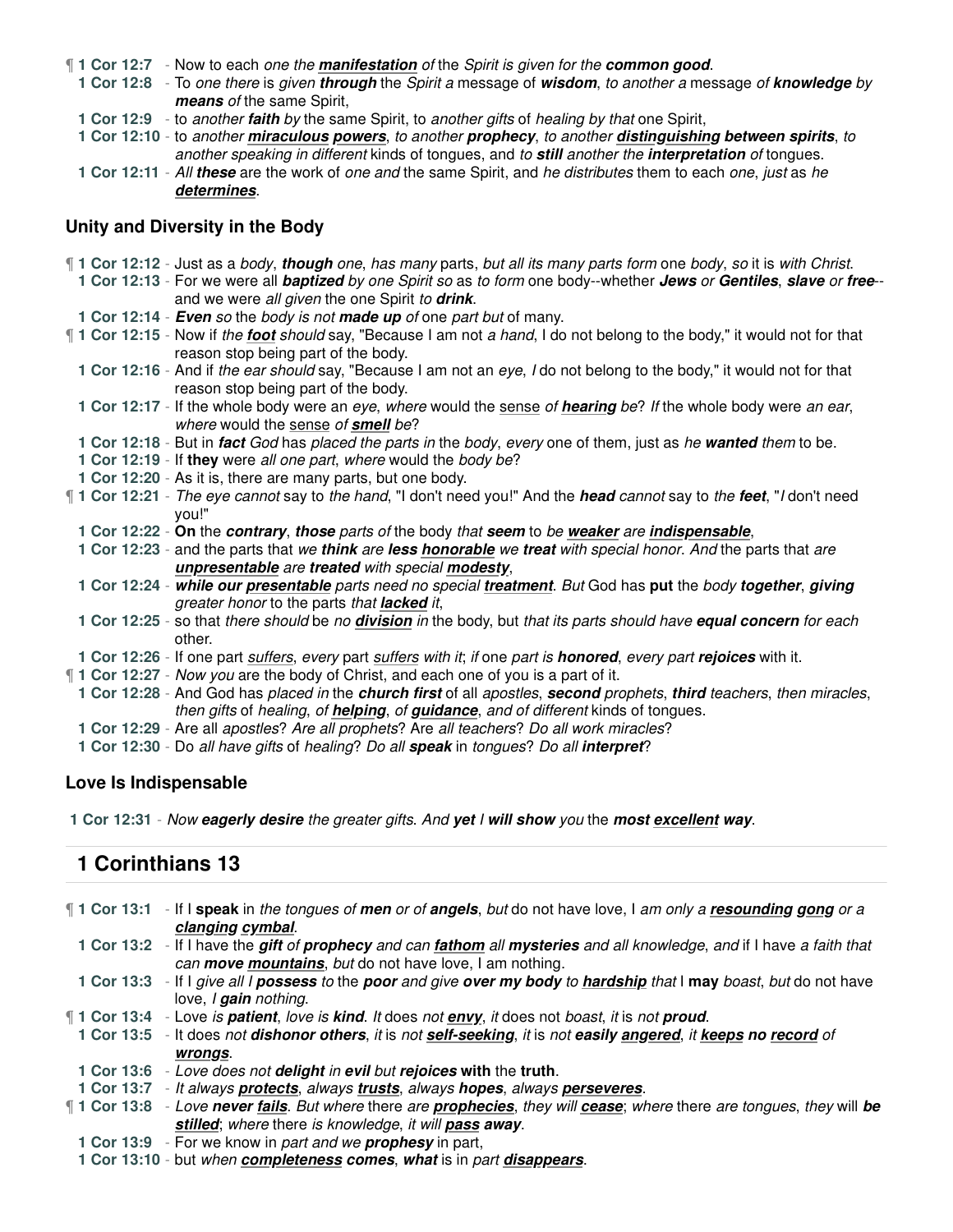**1 Cor 13:11** - When I **was** a child, I **talked** like a child, I **thought** like a child, I **reasoned** like a child. When I **became** a **man**, I **put** the **ways** of **childhood behind me**.

**1 Cor 13:12** - For now we see only a **reflection** as in a **mirror**; then we shall see face to face. Now I know in part; then I shall know fully, **even** as I am fully **known**.

¶ **1 Cor 13:13** - And now these **three remain**: faith, **hope** and love. But the **greatest** of these is love.

# **1 Corinthians 14**

#### **Intelligibility in Worship**

| 1 Cor 14:1 - Follow the way of love and eagerly desire gifts of the Spirit, especially prophecy.                                                      |
|-------------------------------------------------------------------------------------------------------------------------------------------------------|
| 1 Cor 14:2 - For anyone who speaks in a tongue does not speak to people but to God. Indeed, no one <i>understands</i>                                 |
| them; they <b>utter mysteries</b> by the Spirit.                                                                                                      |
| 1 Cor 14:3 - But the one who prophesies speaks to people for their strengthening, encouraging and comfort.                                            |
| 1 Cor 14:4 - Anyone who speaks in a tongue edifies themselves, but the one who prophesies edifies the church.                                         |
| 1 Cor 14:5 - I would like every one of you to speak in tongues, but I would rather have you prophesy. The one who                                     |
| prophesies is greater than the one who speaks in tongues, unless someone interprets, so that the                                                      |
| church may be edified.                                                                                                                                |
| 1 1 Cor 14:6 - Now, brothers and sisters, if I come to you and speak in tongues, what good will I be to you, unless I                                 |
| bring you some revelation or knowledge or prophecy or word of instruction?                                                                            |
| 1 Cor 14:7 - Even in the case of lifeless things that make sounds, such as the pipe or harp, how will anyone know                                     |
| what tune is being played unless there is a distinction in the notes?                                                                                 |
| 1 Cor 14:8 - Again, if the trumpet does not sound a clear call, who will get ready for battle?                                                        |
| 1 Cor 14:9 - So it is with you. Unless you speak intelligible words with your tongue, how will anyone know what you are                               |
| saying? You will just be speaking into the air.                                                                                                       |
| 1 Cor 14:10 - <i>Undoubtedly there are all sorts of languages in the world, yet none of them is without meaning.</i>                                  |
| 1 Cor 14:11 - If then I do not grasp the meaning of what someone is saying, I am a foreigner to the speaker, and the<br>speaker is a foreigner to me. |
| 1 Cor 14:12 - So it is with you. Since you are eager for gifts of the Spirit, try to excel in those that build up the church.                         |
| <b>1 Cor 14:13</b> - For this reason the one who speaks in a tongue should pray that they may interpret what they say.                                |
| 1 Cor 14:14 - For if I pray in a tongue, my spirit prays, but my mind is <i>unfruitful</i> .                                                          |
| 1 Cor 14:15 - So what shall I do? I will pray with my spirit, but I will also pray with my understanding; I will sing with my                         |
| spirit, but I will also sing with my understanding.                                                                                                   |
| 1 Cor 14:16 - Otherwise when you are praising God in the Spirit, how can someone else, who is now put in the                                          |
| position of an inquirer, say "Amen" to your thanksgiving, since they do not know what you are saying?                                                 |
| 1 Cor 14:17 - You are giving thanks well enough, but no one else is edified.                                                                          |
| 1 Cor 14:18 - I thank God that I speak in tongues more than all of you.                                                                               |
| 1 Cor 14:19 - But in the church I would rather speak five intelligible words to instruct others than ten thousand words                               |
| in a tongue.                                                                                                                                          |
| 1 Cor 14:20 - Brothers and sisters, stop thinking like children. In regard to evil be infants, but in your thinking be                                |
| adults.                                                                                                                                               |
| 1 Cor 14:21 - In the Law it is written: "With other tongues and through the lips of foreigners I will speak to this                                   |
| people, but even then they will not listen to me, says the Lord."                                                                                     |
| 1 Cor 14:22 - Tongues, then, are a sign, not for believers but for unbelievers; prophecy, however, is not for unbelievers                             |
| but for believers.                                                                                                                                    |
| 1 Cor 14:23 - So if the whole church comes together and everyone speaks in tongues, and <i>inquirers</i> or unbelievers                               |
| come in, will they not say that you are out of your mind?                                                                                             |
| 1 Cor 14:24 - But if an <i>unbeliever or an inquirer comes in while everyone is prophesying, they are convicted of sin</i>                            |
| and are brought under judgment by all,                                                                                                                |
| 1 Cor 14:25 - as the secrets of their hearts are laid bare. So they will fall down and worship God, exclaiming, "God<br>is really among you!"         |
|                                                                                                                                                       |

#### **Good Order in Worship**

- ¶ **1 Cor 14:26** What then shall **we** say, brothers and sisters? When you come together, **each** of you has a **hymn**, or a word of instruction, a revelation, a tongue or an **interpretation**. Everything must be done so that the church may be **built** up.
	- **1 Cor 14:27** If anyone speaks in a tongue, two--or at the **most** three--should speak, one at a **time**, and someone must interpret.
- **1 Cor 14:28** If there is no **interpreter**, the speaker should **keep quiet** in the church and speak to **himself** and to God.
- ¶ **1 Cor 14:29** Two or three prophets should speak, and the others should **weigh carefully** what is **said**.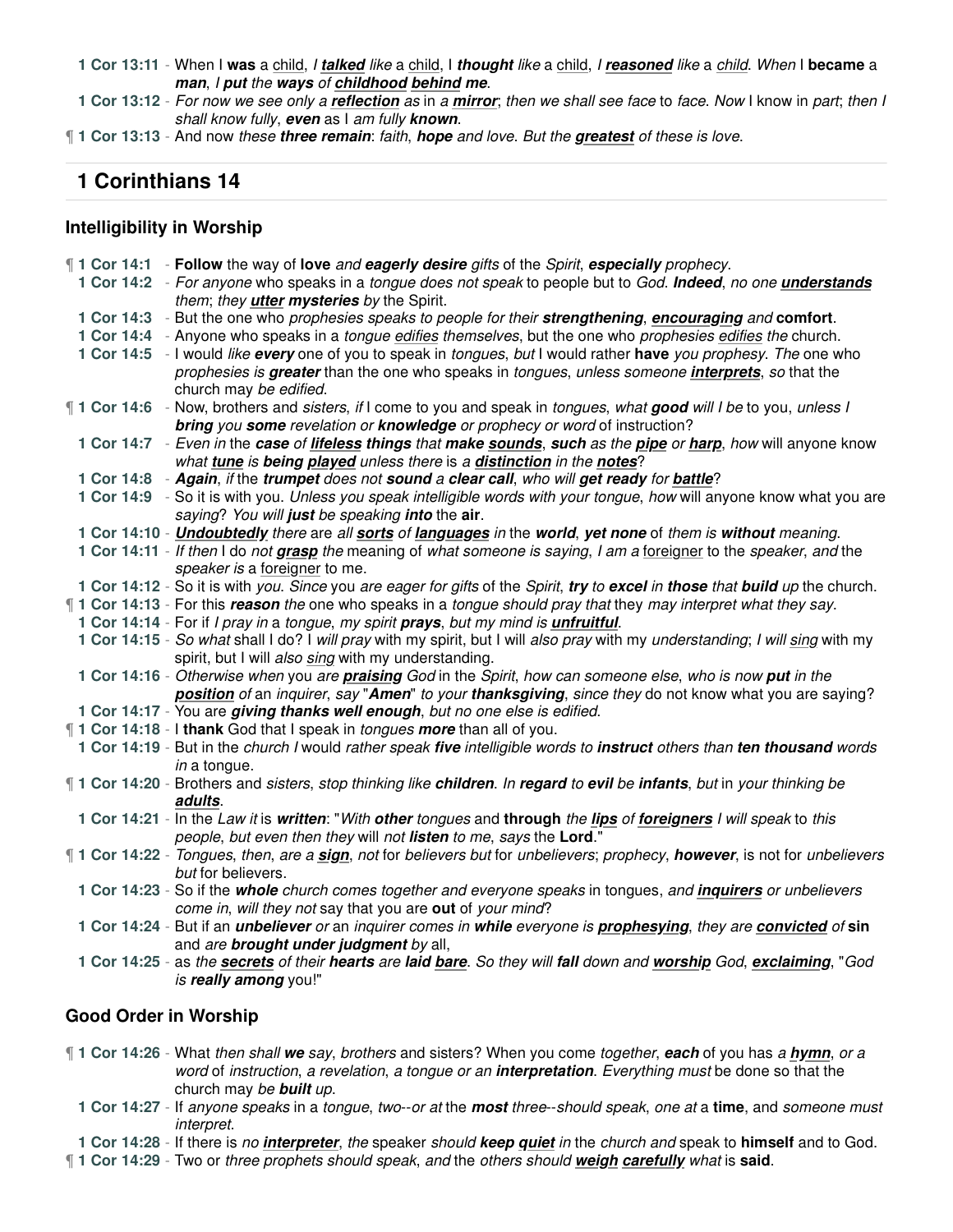**1 Cor 14:30** - And if a revelation comes to someone who is **sitting** down, the **first** speaker should stop.

**1 Cor 14:31** - For you can all prophesy in **turn** so that everyone may be **instructed** and **encouraged**.

**1 Cor 14:32** - The **spirits** of prophets are **subject** to the **control** of prophets.

**1 Cor 14:33** - For God is not a God of **disorder** but of **peace**--as in all the **congregations** of the Lord's people.

¶ **1 Cor 14:34** - **Women** should **remain silent** in the **churches**. They are not **allowed** to speak, but must be in **submission**, as the law says.

**1 Cor 14:35** - If they **want** to **inquire about something**, they should **ask** their **own husbands** at **home**; for it is **disgraceful** for a **woman** to speak in the church.

¶ **1 Cor 14:36** - Or **did** the word of God **originate** with you? Or are you the **only** people it has **reached**?

**1 Cor 14:37** - If anyone **thinks** they are a **prophet** or otherwise **gifted** by the Spirit, **let** them **acknowledge** that what I am **writing** to you is the Lord's **command**.

**1 Cor 14:38** - But if anyone **ignores** this, they will themselves be **ignored**.

¶ **1 Cor 14:39** - **Therefore**, my brothers and sisters, be eager to prophesy, and do not **forbid** speaking in tongues.

**1 Cor 14:40** - But everything should be done in a **fitting** and **orderly** way.

### **1 Corinthians 15**

#### **The Resurrection of Christ**

¶ **1 Cor 15:1** - Now, brothers and sisters, I **want** to **remind** you of the gospel I preached to you, which you received and on which you have **taken** your stand. **1 Cor 15:2** - By this gospel you are **saved**, if you **hold firmly** to the **word** I preached to you. **Otherwise**, you have believed in vain. ¶ **1 Cor 15:3** - For what I received I **passed** on to you as of first **importance**: that Christ **died** for our sins according to the Scriptures, **1 Cor 15:4** - that he was **buried**, that he was raised on the **third** day according to the Scriptures, **1 Cor 15:5** - and that he appeared to **Cephas**, and then to the **Twelve**. **1 Cor 15:6** - After that, he appeared to more than **five hundred** of the brothers and sisters at the same **time**, most of **whom** are still living, **though** some have fallen asleep. **1 Cor 15:7** - Then he appeared to **James**, then to all the apostles, **1 Cor 15:8** - and last of all he appeared to me also, as to one **abnormally born**. ¶ **1 Cor 15:9** - For I am the **least** of the apostles and do not even **deserve** to be **called** an **apostle**, because I **persecuted** the **church** of God. **1 Cor 15:10** - But by the grace of God I am what I am, and his grace to me was not **without effect**. No, I **worked harder** than all of them--**yet** not I, but the grace of God that was with me.

**1 Cor 15:11** - **Whether**, then, it is I or they, this is what we **preach**, and this is what you believed.

#### **The Resurrection of the Dead**

¶ **1 Cor 15:12** - But if it is preached that Christ has been raised from the dead, how **can** some of you say that there is no resurrection of the dead? **1 Cor 15:13** - If there is no resurrection of the dead, then not even Christ has been raised. **1 Cor 15:14** - And if Christ has not been raised, our **preaching** is **useless** and so is your faith. **1 Cor 15:15** - More than that, we are then **found** to be **false witnesses** about God, for we have **testified** about God that he raised Christ from the dead. But he did not **raise** him if in **fact** the dead are not raised. **1 Cor 15:16** - For if the dead are not raised, then Christ has not been raised **either**. **1 Cor 15:17** - And if Christ has not been raised, your faith is **futile**; you are still in your sins. **1 Cor 15:18** - Then those also who have fallen asleep in Christ are **lost**. **1 Cor 15:19** - If **only** for this life we have **hope** in Christ, we are of all people most to be **pitied**. ¶ **1 Cor 15:20** - But Christ has **indeed** been raised from the dead, the firstfruits of those who have fallen asleep. **1 Cor 15:21** - For **since** death **came** through a man, the resurrection of the dead comes also through a man. **1 Cor 15:22** - For as in Adam all die, so in Christ all will be made **alive**. **1 Cor 15:23** - But each in **turn**: Christ, the firstfruits; then, when he comes, those who **belong** to him. **1 Cor 15:24** - Then the **end** will come, when he **hands over** the kingdom to God the **Father** after he has destroyed all **dominion**, **authority** and power. **1 Cor 15:25** - For he must **reign until** he has put all his **enemies** under his feet. **1 Cor 15:26** - The last **enemy** to be destroyed is death. **1 Cor 15:27** - For he "has put everything under his feet." Now when it **says** that "everything" has been put under him, it is **clear** that this does not **include** God himself, who put everything under Christ.

**1 Cor 15:28** - When he has **done** this, then the **Son** himself will be made **subject** to him who put everything under him, so that God **may** be all in all.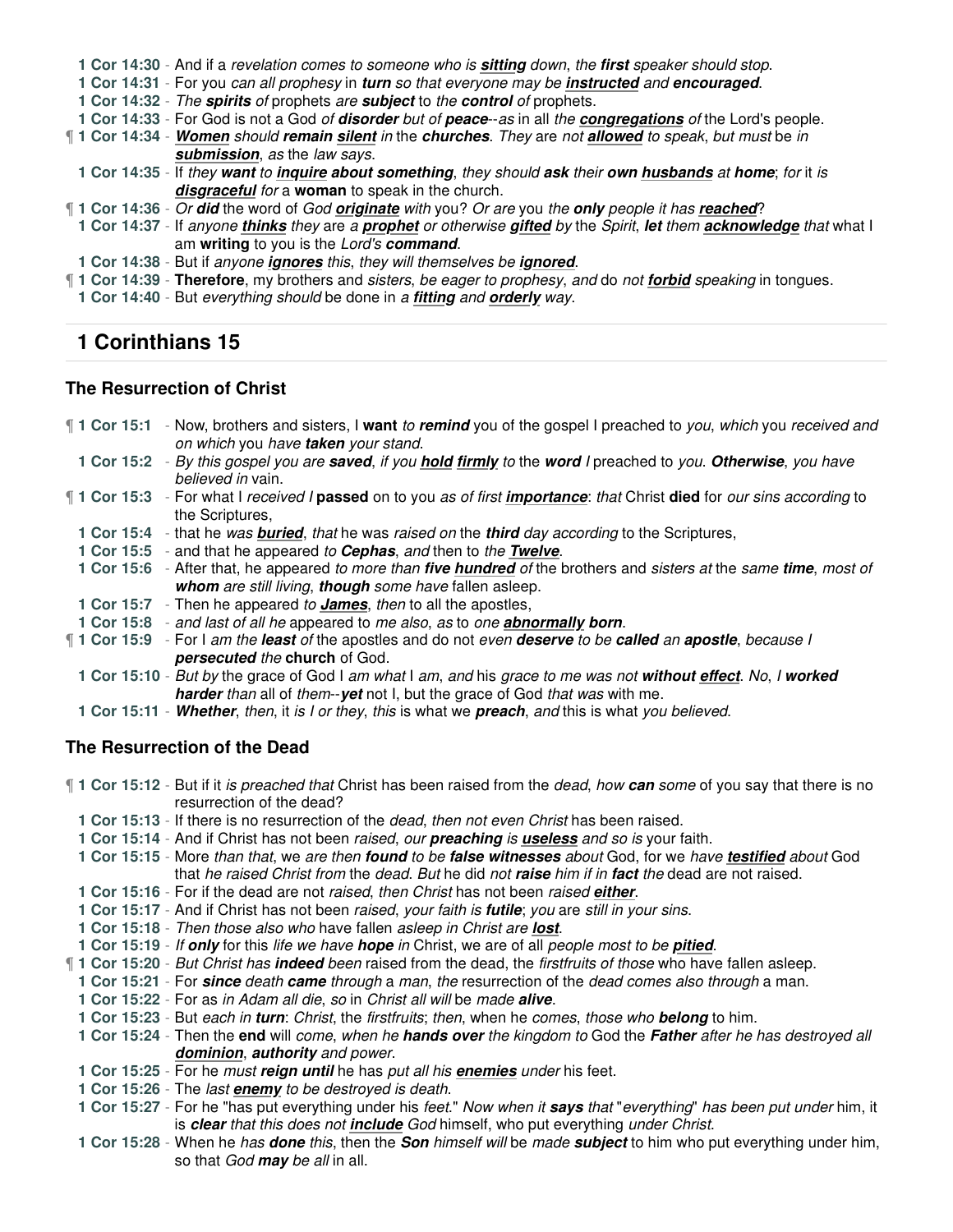- ¶ **1 Cor 15:29** Now if there is no resurrection, what will those do who are baptized for the dead? If the dead are not raised at all, why are people baptized for them?
	- **1 Cor 15:30** And as for us, why do we **endanger ourselves** every **hour**?
	- **1 Cor 15:31** I **face** death every day--**yes**, just as **surely** as I **boast** about you in Christ Jesus our Lord.
	- **1 Cor 15:32** If I **fought wild beasts** in **Ephesus** with no more than **human hopes**, what have I **gained**? If the dead are not raised, "Let us **eat** and **drink**, for **tomorrow** we die."
- ¶ **1 Cor 15:33** Do not be **misled**: "**Bad company corrupts good character**."
- **1 Cor 15:34** Come **back** to your **senses** as you **ought**, and **stop sinning**; for there are some who are **ignorant** of God--I say this to your **shame**.

#### **The Resurrection Body**

| "1 Cor 15:35 - But someone will ask, "How are the dead raised? With what kind of body will they come?"                        |
|-------------------------------------------------------------------------------------------------------------------------------|
| 1 Cor 15:36 - How foolish! What you sow does not come to life unless it dies.                                                 |
| 1 Cor 15:37 - When you sow, you do not plant the body that will be, but just a seed, perhaps of wheat or of something         |
| else.                                                                                                                         |
| 1 Cor 15:38 - But God gives it a body as he has determined, and to each kind of seed he gives its own body.                   |
| 1 Cor 15:39 - Not all flesh is the same: People have one kind of flesh, animals have another, birds another and fish          |
| another.                                                                                                                      |
| 1 Cor 15:40 - There are also heavenly bodies and there are earthly bodies; but the splendor of the heavenly bodies is         |
| one kind, and the splendor of the earthly bodies is another.                                                                  |
| 1 Cor 15:41 - The sun has one kind of splendor, the moon another and the stars another, and star differs from star in         |
| splendor.                                                                                                                     |
| 1 Cor 15:42 - So will it be with the resurrection of the dead. The body that is sown is perishable, it is raised              |
| imperishable;                                                                                                                 |
| 1 Cor 15:43 - it is sown in dishonor, it is raised in glory; it is sown in weakness, it is raised in power;                   |
| 1 Cor 15:44 - it is sown a natural body, it is raised a spiritual body. If there is a natural body, there is also a spiritual |
| body.                                                                                                                         |
| 1 Cor 15:45 - So it is written: "The first man Adam became a living being"; the last Adam, a life-giving spirit.              |
| 1 Cor 15:46 - The spiritual did not come first, but the natural, and after that the spiritual.                                |
| 1 Cor 15:47 - The first man was of the <b>dust</b> of the earth; the <b>second</b> man is of heaven.                          |
| 1 Cor 15:48 - As was the earthly man, so are those who are of the earth; and as is the heavenly man, so also are those        |
| who are of heaven.                                                                                                            |
| 1 Cor 15:49 - And just as we have borne the image of the earthly man, so shall we bear the image of the heavenly              |
| man.                                                                                                                          |
| 1 Cor 15:50 - I declare to you, brothers and sisters, that flesh and blood cannot inherit the kingdom of God, nor does        |
| the perishable inherit the imperishable.                                                                                      |
| 1 Cor 15:51 - Listen, / tell you a mystery: We will not all sleep, but we will all be changed--                               |
| 1 Cor 15:52 - in a flash, in the twinkling of an eye, at the last trumpet. For the trumpet will sound, the dead will be       |
| raised imperishable, and we will be changed.                                                                                  |
| 1 Cor 15:53 - For the perishable must clothe itself with the imperishable, and the mortal with immortality.                   |
| 1 Cor 15:54 - When the perishable has been clothed with the imperishable, and the mortal with immortality, then the           |
| saying that is written will come true: "Death has been swallowed up in victory."                                              |
| "1 Cor 15:55 - "Where, O death, is your victory? Where, O death, is your sting?"                                              |
| 1 Cor 15:56 - The sting of death is sin, and the power of sin is the law.                                                     |
| 1 Cor 15:57 - But thanks be to God! He gives us the victory through our Lord Jesus Christ.                                    |
| 1 Cor 15:58 - Therefore, my dear brothers and sisters, stand firm. Let nothing move you. Always give yourselves               |
| fully to the work of the Lord, because you know that your labor in the Lord is not in vain.                                   |

### **1 Corinthians 16**

#### **The Collection for the Lord's People**

¶ **1 Cor 16:1** - Now about the **collection** for the Lord's people: Do what I **told** the **Galatian** churches to do.

- **1 Cor 16:2** On the first **day** of **every week**, **each** one of you should **set aside** a **sum** of **money** in **keeping** with your **income**, **saving** it **up**, so that when I come no **collections** will have to be **made**.
- **1 Cor 16:3** Then, when I **arrive**, I will **give letters** of **introduction** to the men you **approve** and send **them** with your **gift** to **Jerusalem**.
- **1 Cor 16:4** If it **seems advisable** for me to go also, they will **accompany** me.

#### **Personal Requests**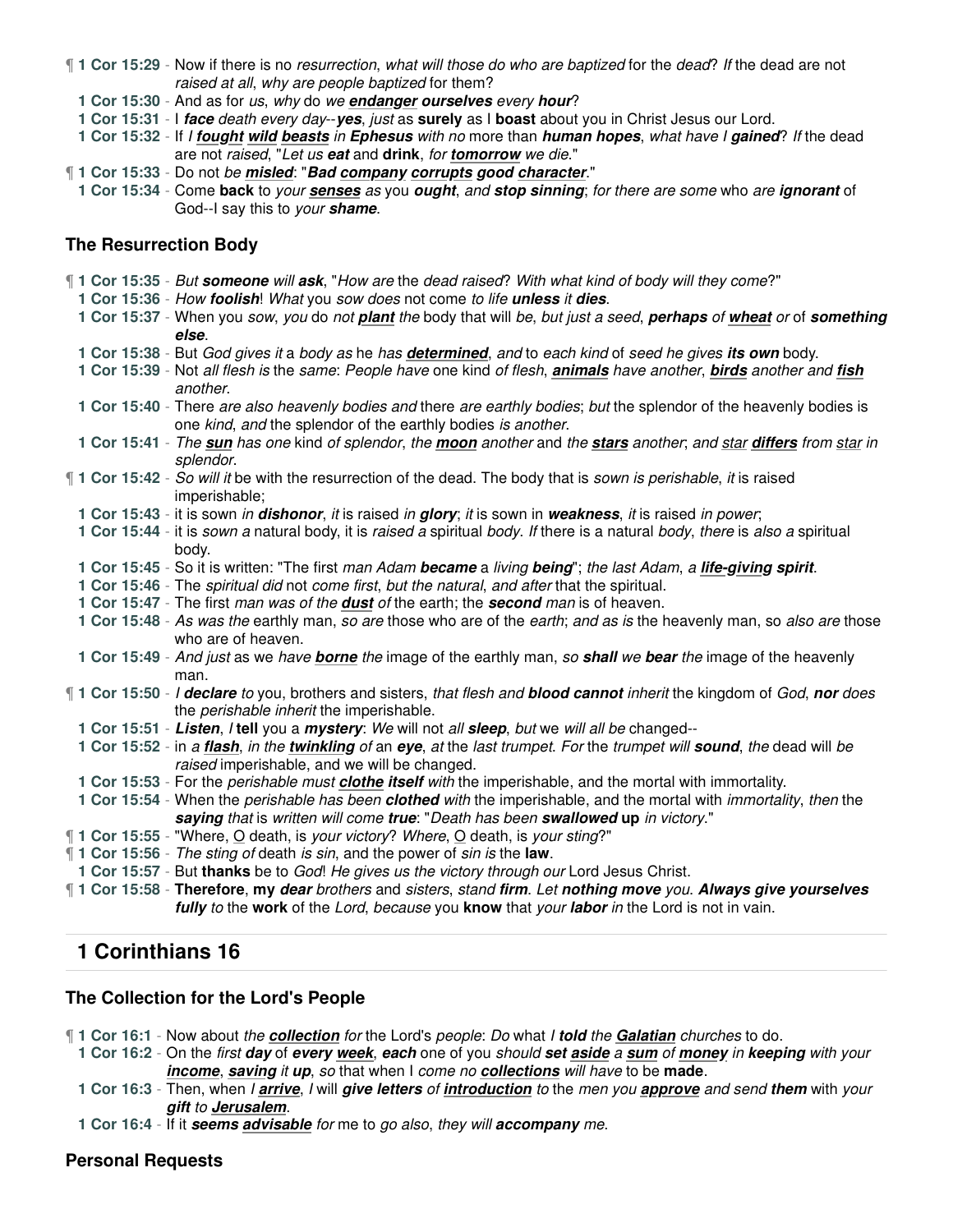¶ **1 Cor 16:5** - **After** I go through Macedonia, I will come to you--for I will be **going** through Macedonia.

**1 Cor 16:6** - **Perhaps** I will stay with you for a while, **or even** spend the **winter**, so that you **can help** me on my **journey**, **wherever** I go.

**1 Cor 16:7** - For I do not **want** to see you now and **make only** a **passing visit**; I **hope** to spend **some time** with you, if the Lord **permits**.

**1 Cor 16:8** - But I will stay on at **Ephesus until Pentecost**,

**1 Cor 16:9** - because a **great door** for **effective** work has **opened** to me, and **there are many** who **oppose** me.

¶ **1 Cor 16:10** - When **Timothy comes**, see to it that he has **nothing** to **fear** while he is with you, for he is **carrying** on the work of the Lord, **just as** I am.

**1 Cor 16:11** - No one, then, should **treat** him with **contempt**. Send him on **his way** in **peace** so that he **may return** to me. I am **expecting** him **along** with the brothers.

¶ **1 Cor 16:12** - Now about **our brother Apollos**: I **strongly urged** him to go to you with the brothers. He was **quite unwilling** to go now, but he will go when he has the **opportunity**.

- ¶ **1 Cor 16:13** Be on your **guard**; **stand firm** in the **faith**; be **courageous**; be **strong**.
- **1 Cor 16:14** Do **everything** in love.

¶ **1 Cor 16:15** - You **know** that the **household** of Stephanas **were** the first **converts** in **Achaia**, and they have **devoted themselves** to the **service** of the Lord's people. I **urge** you, brothers and sisters,

- **1 Cor 16:16** to **submit** to such people and to **everyone** who **joins** in the work and **labors** at it.
- **1 Cor 16:17** I was **glad** when Stephanas, **Fortunatus** and **Achaicus arrived**, because they have **supplied** what was **lacking from** you.

**1 Cor 16:18** - For they **refreshed** my **spirit** and **yours** also. Such men **deserve recognition**.

### **Final Greetings**

¶ **1 Cor 16:19** - The churches in the **province** of **Asia** send you greetings. **Aquila** and **Priscilla** greet you **warmly** in the Lord, and so does the **church** that **meets** at **their house**.

- **1 Cor 16:20** All the brothers and sisters **here** send you greetings. Greet one **another** with a **holy kiss**.
- ¶ **1 Cor 16:21** I, **Paul**, **write this greeting** in my **own hand**.
- ¶ **1 Cor 16:22** If **anyone** does not love the Lord, **let** that **person** be **cursed**! Come, Lord!
- ¶ **1 Cor 16:23** The **grace** of the Lord Jesus be with you.
- ¶ **1 Cor 16:24** My love to all of you in **Christ** Jesus. **Amen**.

# **2 Corinthians 1**

- ¶ **2 Cor 1:1 Paul**, **an apostle** of Christ Jesus by the will of God, and Timothy our **brother**, To the **church** of God in Corinth, **together** with all his **holy people throughout Achaia**:
- ¶ **2 Cor 1:2** Grace and **peace** to you from God our Father and the Lord Jesus Christ.

#### **Praise to the God of All Comfort**

¶ **2 Cor 1:3** - **Praise** be to the God and Father of our Lord Jesus Christ, the Father of **compassion** and the God of all comfort,

- **2 Cor 1:4** who **comforts** us in all our troubles, so that we can comfort **those** in **any trouble** with the comfort we ourselves **receive** from God.
- **2 Cor 1:5** For just as we share **abundantly** in the sufferings of Christ, so also our comfort **abounds** through Christ.
- **2 Cor 1:6** If we are **distressed**, it is for your comfort and **salvation**; if we are **comforted**, it is for your comfort, **which produces** in you **patient endurance** of the same sufferings we **suffer**.
- **2 Cor 1:7** And our hope for you is firm, because we **know** that just as you share in our sufferings, so also you share in our comfort.
- ¶ **2 Cor 1:8** We do not **want** you to be **uninformed**, **brothers** and **sisters**, **about** the troubles we **experienced** in the **province** of **Asia**. We **were under great pressure**, **far beyond** our **ability** to **endure**, so that we **despaired** of life **itself**.

**2 Cor 1:9** - **Indeed**, we **felt** we **had received** the **sentence** of **death**. But this **happened** that we might not **rely** on ourselves but on God, who **raises** the **dead**.

- **2 Cor 1:10** He has **delivered** us from **such** a **deadly peril**, and he will deliver us **again**. On him we have set our hope that he will **continue** to deliver us,
- **2 Cor 1:11** as you **help** us by your prayers. Then many will **give thanks** on our **behalf** for the **gracious favor granted** us in **answer** to the prayers of many.

#### **Paul's Change of Plans**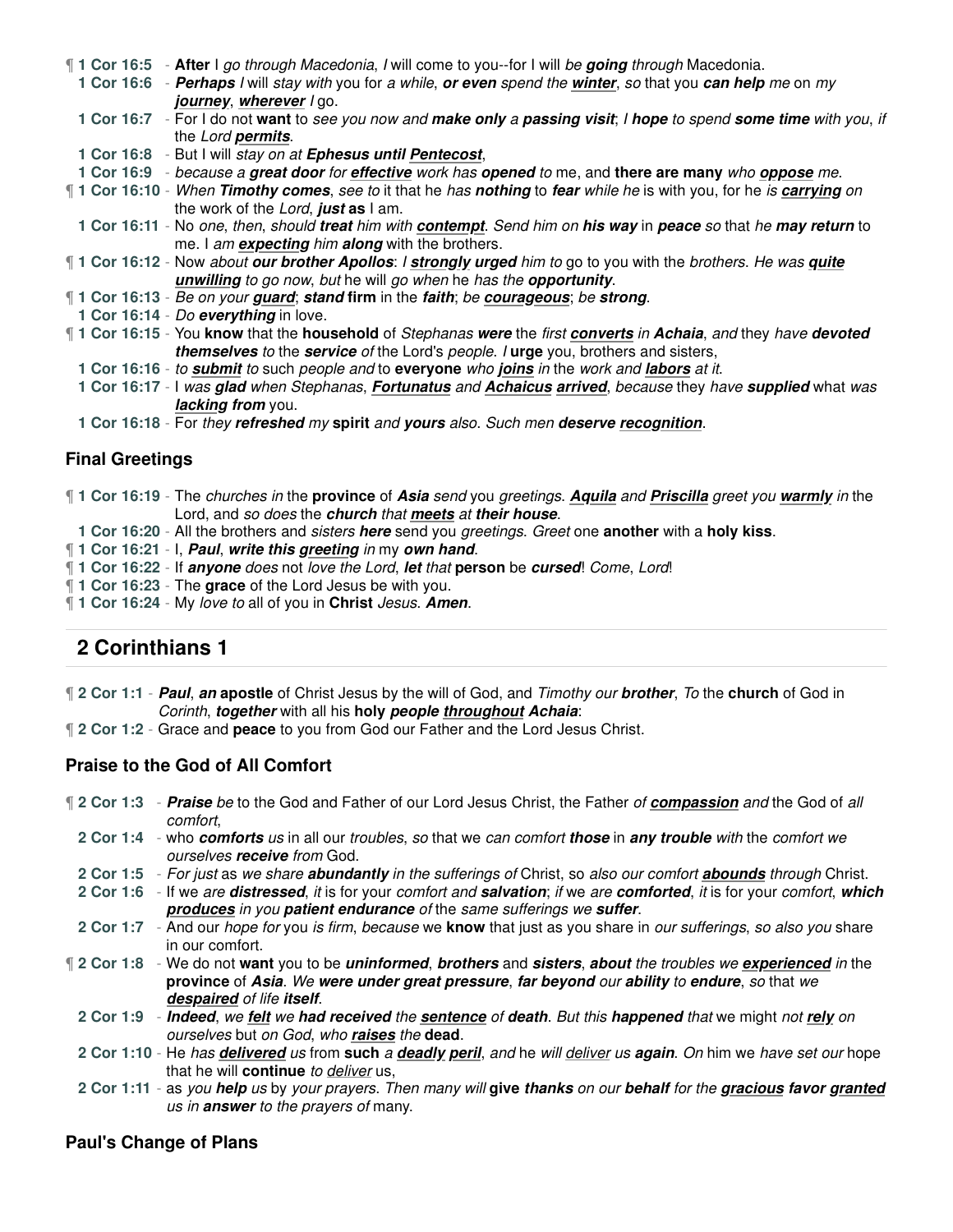- ¶ **2 Cor 1:12** Now this is our boast: Our **conscience testifies** that we have **conducted** ourselves in the **world**, and **especially** in our **relations** with you, with **integrity** and **godly sincerity**. We have **done** so, **relying** not on worldly **wisdom** but on **God's** grace.
- **2 Cor 1:13** For we do not **write** you **anything** you **cannot read** or understand. And I hope that,
- **2 Cor 1:14** as you have **understood** us in **part**, you will come to understand **fully** that you can boast of us just as we will boast of you in the **day** of the Lord Jesus.
- ¶ **2 Cor 1:15** Because I was **confident** of this, I wanted to visit you **first** so that you might **benefit twice**.
- **2 Cor 1:16** I wanted to visit you on my way to Macedonia and to come **back** to you from Macedonia, and then to have you **send** me on my way to **Judea**.
- **2 Cor 1:17** Was I **fickle when** I **intended** to do this? Or do I **make** my **plans** in a worldly **manner** so that in the same **breath** I **say** both "Yes, yes" and "No, no"?
- ¶ **2 Cor 1:18** But as **surely** as God is **faithful**, our **message** to you is not "Yes" and "No."
- **2 Cor 1:19** For the **Son** of God, Jesus Christ, who was **preached among** you by us--by me and **Silas** and Timothy- was not "Yes" and "No," but in him it has **always been** "Yes."
- **2 Cor 1:20** For no **matter how** many **promises** God has **made**, **they** are "Yes" in Christ. And so through him the "**Amen**" is **spoken** by us to the **glory** of God.
- **2 Cor 1:21** Now it is God who **makes** both us and you stand firm in Christ. He **anointed** us,
- **2 Cor 1:22** set his **seal** of **ownership** on us, and **put** his **Spirit** in our **hearts** as a **deposit**, **guaranteeing what** is to come.
- ¶ **2 Cor 1:23** I **call** God as my **witness**--and I **stake** my life on it--that it was in **order** to **spare** you that I **did** not **return** to Corinth.
	- **2 Cor 1:24** Not that we lord it **over** your faith, but we **work** with you for your **joy**, because it is by faith you stand firm.

- ¶ **2 Cor 2:1** So I made **up** my mind that I would not make another **painful visit** to you.
- **2 Cor 2:2** For if I grieve you, who is **left** to make me **glad** but you **whom** I have grieved?
- **2 Cor 2:3** I wrote as I did, so that when I **came** I would not be **distressed** by those who **should** have made me **rejoice**. I had **confidence** in all of you, that you would all **share** my **joy**.
- **2 Cor 2:4** For I wrote you **out** of **great distress** and **anguish** of **heart** and with many **tears**, not to grieve you but to **let** you **know** the **depth** of my love for you.

#### **Forgiveness for the Offender**

- ¶ **2 Cor 2:5** If anyone has **caused grief**, he has not so **much** grieved me as he has grieved all of you to **some extent** not to **put it too severely**.
	- **2 Cor 2:6** The **punishment inflicted** on him by the **majority** is **sufficient**.
	- **2 Cor 2:7** Now **instead**, you **ought** to forgive and **comfort** him, so that he **will** not be **overwhelmed** by **excessive sorrow**.
	- **2 Cor 2:8** I **urge** you, **therefore**, to **reaffirm** your love for him.
	- **2 Cor 2:9** Another **reason** I wrote you was to **see** if you would **stand** the **test** and be **obedient** in **everything**.
	- **2 Cor 2:10** Anyone you forgive, I **also** forgive. And **what** I have forgiven--if there was **anything** to forgive--I have forgiven in the **sight** of Christ for your **sake**,
	- **2 Cor 2:11** in **order** that **Satan might** not **outwit** us. For we are not **unaware** of **his schemes**.

#### **Ministers of the New Covenant**

- ¶ **2 Cor 2:12** Now when I went to **Troas** to **preach** the **gospel** of Christ and **found** that the **Lord** had **opened** a **door** for me,
- **2 Cor 2:13** I **still** had **no peace** of mind, **because** I did not **find** my **brother Titus** there. So I **said goodbye** to **them** and went on to **Macedonia**.
- ¶ **2 Cor 2:14** But **thanks** be to God, who **always leads** us as **captives** in **Christ's triumphal procession** and **uses** us to **spread** the aroma of the **knowledge** of him **everywhere**.
	- **2 Cor 2:15** For we are to God the **pleasing** aroma of Christ **among** those who are **being saved** and those who are **perishing**.
	- **2 Cor 2:16** To the **one** we are an aroma that brings **death**; to the **other**, an aroma that brings **life**. And who is **equal** to **such** a **task**?
	- **2 Cor 2:17 Unlike** so many, we **do** not **peddle** the **word** of God for **profit**. On the **contrary**, in Christ we **speak before** God with **sincerity**, as those **sent from** God.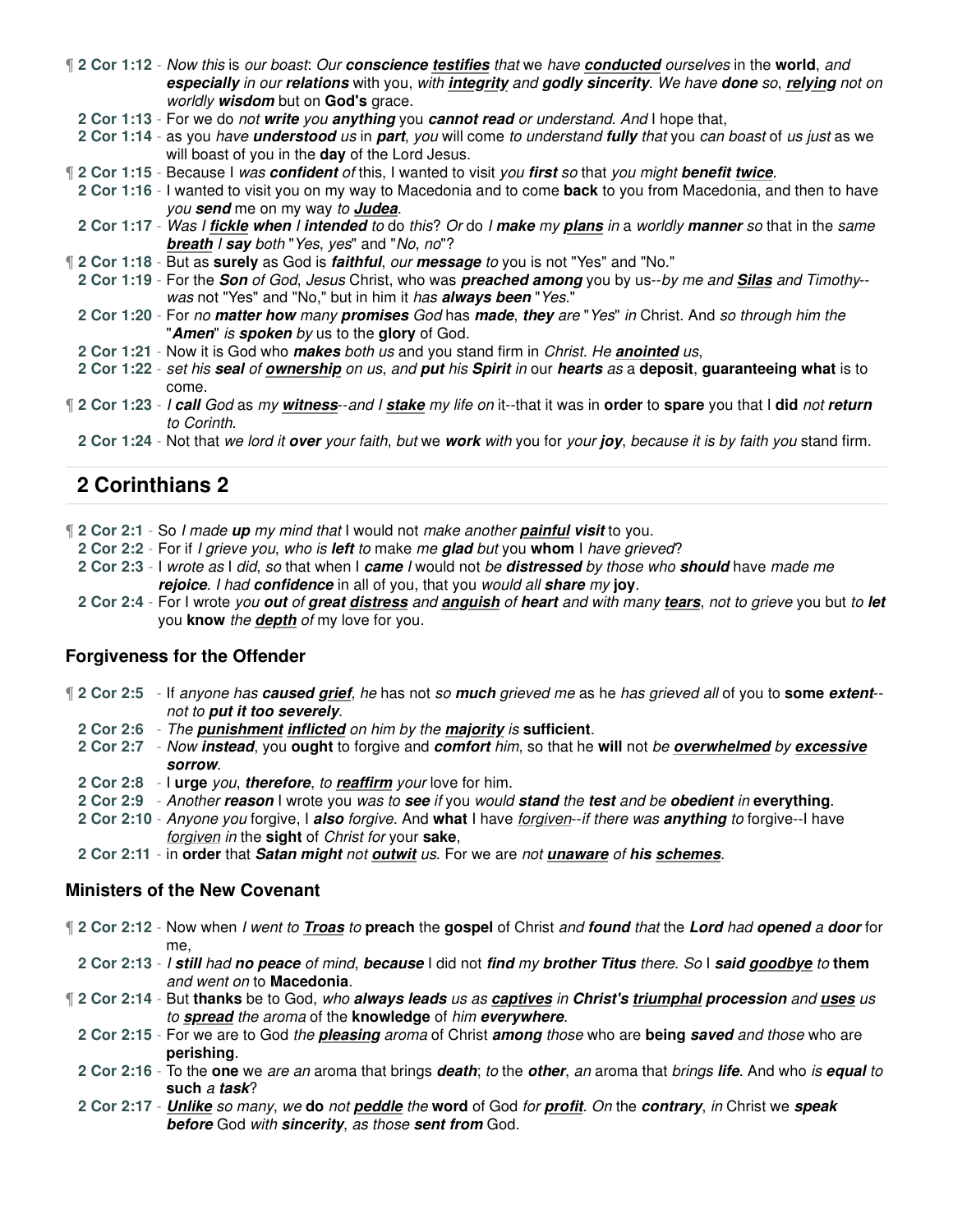¶ **2 Cor 3:1** - Are we **beginning** to **commend** ourselves **again**? Or **do** we **need**, like **some people**, letters of **recommendation** to you or from you?

**2 Cor 3:2** - You **yourselves** are our letter, written on our hearts, **known** and read **by everyone**.

**2 Cor 3:3** - You **show** that you are a letter from Christ, the **result** of our ministry, written not with **ink** but with the Spirit of the **living** God, not on tablets of stone but on tablets of **human** hearts.

- ¶ **2 Cor 3:4** Such **confidence** we have **through** Christ **before** God.
- **2 Cor 3:5** Not that we are competent in ourselves to **claim anything** for ourselves, but our **competence** comes from God.
- **2 Cor 3:6 He** has made **us** competent **as ministers** of a **new** covenant--not of the letter but of the Spirit; for the letter **kills**, but the Spirit **gives life**.

### **The Greater Glory of the New Covenant**

¶ **2 Cor 3:7** - Now if the ministry that brought **death**, which was **engraved** in letters on stone, came with glory, **so** that the Israelites **could** not **look steadily at** the face of Moses because of **its** glory, transitory **though** it was,

- **2 Cor 3:8 will** not the ministry of the Spirit **be** even more glorious?
- **2 Cor 3:9** If the ministry that brought **condemnation** was glorious, how much more glorious is the ministry that **brings righteousness**!
- **2 Cor 3:10** For what was glorious has **no** glory now in **comparison** with the **surpassing** glory.
- **2 Cor 3:11** And if what was transitory came with glory, how much **greater** is the glory of that which **lasts**!
- ¶ **2 Cor 3:12 Therefore**, **since** we have such a **hope**, we are **very bold**.
	- **2 Cor 3:13** We are not like Moses, who **would put** a veil **over** his face to **prevent** the Israelites from **seeing** the **end** of what was **passing** away.
	- **2 Cor 3:14** But their **minds were** made **dull**, for to this day the **same** veil **remains** when the **old** covenant is read. It has not **been removed**, because **only** in Christ is it taken away.
	- **2 Cor 3:15** Even to this day when Moses is read, a veil **covers** their hearts.
	- **2 Cor 3:16** But **whenever anyone turns** to the Lord, the veil is taken away.
	- **2 Cor 3:17** Now the Lord is the Spirit, and **where** the Spirit of the Lord is, **there** is **freedom**.
	- **2 Cor 3:18** And we **all**, who with **unveiled faces contemplate** the **Lord's** glory, are **being transformed into** his *image with ever-increasing glory, which comes from the Lord, who is the Spirit.*

### **2 Corinthians 4**

#### **Present Weakness and Resurrection Life**

¶ **2 Cor 4:1** - Therefore, since **through** God's **mercy** we have this **ministry**, we do not lose heart.

- **2 Cor 4:2 Rather**, we have **renounced secret** and **shameful ways**; we do not **use deception**, **nor** do we **distort** the **word** of God. On the **contrary**, by **setting forth** the **truth plainly** we **commend** ourselves to **everyone's conscience** in the **sight** of God.
- **2 Cor 4:3** And **even if** our gospel is veiled, it is veiled to **those** who are **perishing**.
- **2 Cor 4:4** The god of this **age has blinded** the **minds** of **unbelievers**, so that **they cannot see** the light of the gospel that **displays** the glory of Christ, who is the **image** of God.
- **2 Cor 4:5** For what we **preach** is not ourselves, but Jesus Christ as Lord, and ourselves as your **servants** for Jesus' sake.
- **2 Cor 4:6** For God, who **said**, "**Let** light shine **out** of **darkness**," **made** his light shine in our **hearts** to **give** us the light of the **knowledge** of God's glory **displayed** in the **face** of Christ.
- ¶ **2 Cor 4:7** But we have this **treasure** in **jars** of **clay** to **show** that this **all-surpassing power** is from God and not from us.
- **2 Cor 4:8** We are **hard pressed** on **every side**, but not **crushed**; **perplexed**, but not in **despair**;
- **2 Cor 4:9 persecuted**, but not **abandoned**; **struck down**, but not **destroyed**.
- **2 Cor 4:10** We always **carry around** in our body the death of Jesus, so that the life of Jesus may also be revealed in our body.
- **2 Cor 4:11** For we who are **alive** are always being **given over** to death for Jesus' sake, so that his life may also be revealed in our **mortal** body.
- **2 Cor 4:12** So **then**, death is at work in us, but life is at work in you.
- ¶ **2 Cor 4:13** It is **written**: "I **believed**; therefore I have **spoken**." Since we have that **same spirit** of **faith**, we also **believe** and therefore **speak**,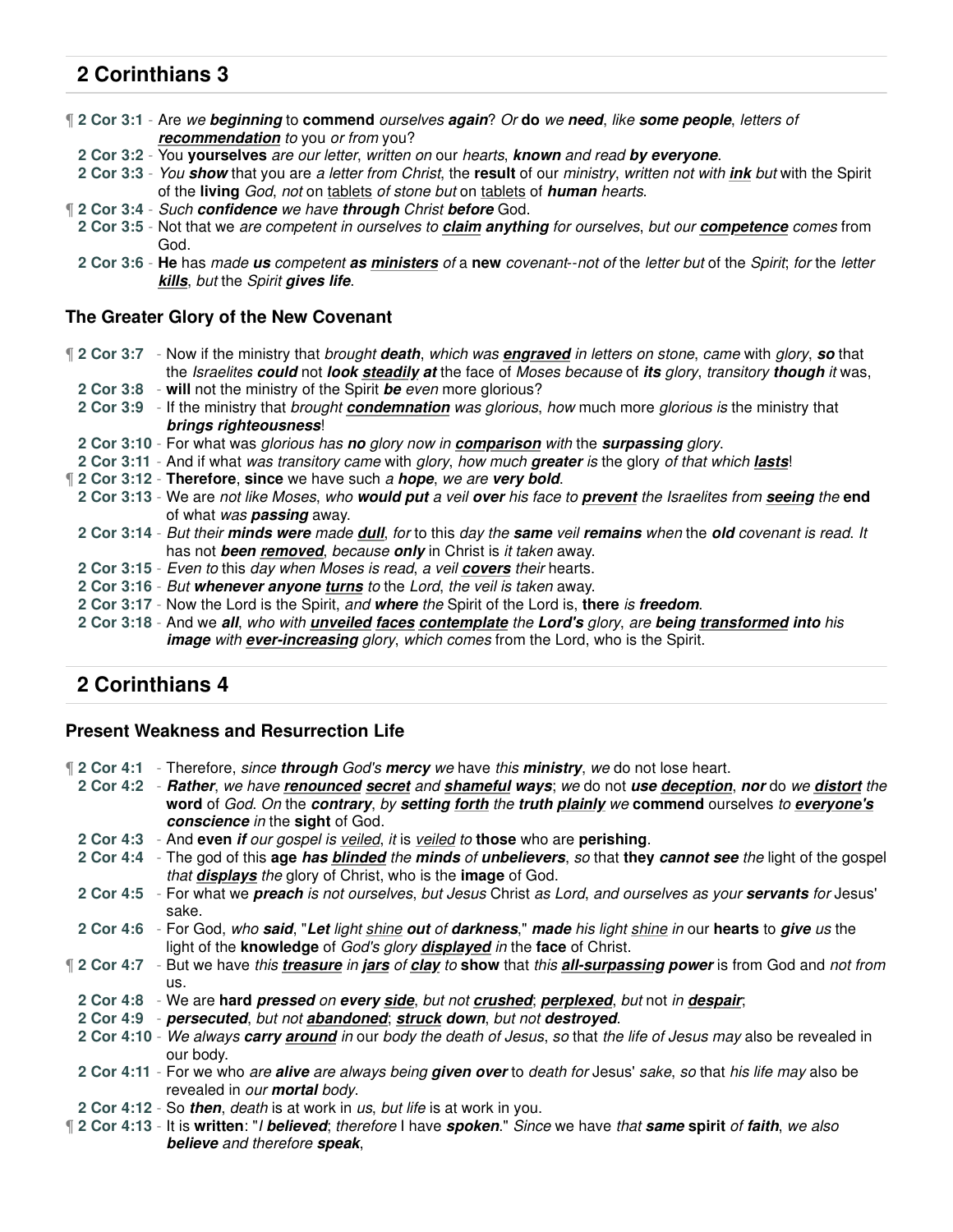- **2 Cor 4:14 because** we **know** that the **one** who **raised** the Lord Jesus from the **dead will** also **raise** us with Jesus and **present** us with you to **himself**.
- **2 Cor 4:15** All this is for your **benefit**, so that the **grace** that is **reaching** more and more **people** may **cause thanksgiving** to **overflow** to the glory of God.
- ¶ **2 Cor 4:16** Therefore we do not lose heart. **Though outwardly** we are **wasting away**, **yet inwardly** we are being **renewed** day by day.
- **2 Cor 4:17** For our light and **momentary troubles** are **achieving** for us **an** eternal glory that **far outweighs them** all.
- **2 Cor 4:18** So we **fix** our **eyes** not on what is seen, but on what is unseen, since what is seen is **temporary**, but what is unseen is eternal.

### **Awaiting the New Body**

- ¶ **2 Cor 5:1** For we know that if the **earthly** tent we live in is **destroyed**, we **have** a **building** from God, an **eternal house** in **heaven**, not **built** by **human hands**.
	- **2 Cor 5:2 Meanwhile** we groan, **longing** to be clothed instead with our heavenly dwelling,
	- **2 Cor 5:3** because **when** we are clothed, we **will** not be **found naked**.
	- **2 Cor 5:4** For while we are in this tent, we groan and are **burdened**, because we do not **wish** to be **unclothed** but to be clothed instead with our heavenly dwelling, so that what is **mortal** may be **swallowed up** by **life**.
- **2 Cor 5:5** Now the one who has **fashioned** us for this **very purpose** is God, who has **given** us the **Spirit** as a **deposit**, **guaranteeing** what is to come.
- ¶ **2 Cor 5:6** Therefore we are **always** confident and know that as **long** as we are at home in the body we are away from the Lord.
	- **2 Cor 5:7** For we live by **faith**, not by **sight**.
	- **2 Cor 5:8** We are confident, I say, and **would prefer** to be away from the body and at home with the Lord.
	- **2 Cor 5:9** So we **make** it our **goal** to **please** him, whether we are at home in the body or away from it.
	- **2 Cor 5:10** For we **must** all **appear before** the **judgment seat** of Christ, so that **each** of us may **receive** what is **due** us for the **things done** while in the body, whether **good** or **bad**.

### **The Ministry of Reconciliation**

¶ **2 Cor 5:11** - **Since**, **then**, we know what it is to **fear** the Lord, we **try** to **persuade others**. What we are is plain to God, and I **hope** it is **also** plain to **your conscience**. **2 Cor 5:12** - We are not **trying** to **commend ourselves** to you again, but are **giving** you an **opportunity** to take pride in us, so that you **can answer** those who take pride in what is **seen rather than** in what is in the **heart**. **2 Cor 5:13** - If we are "**out** of our mind," as **some** say, it is for God; if we are in our **right** mind, it is for you. **2 Cor 5:14** - For Christ's **love compels** us, because we are **convinced** that one died for all, and therefore all died. **2 Cor 5:15** - And he died for all, that those who live **should** no longer live for **themselves** but for him who died for them and was **raised** again. ¶ **2 Cor 5:16** - So from now on we **regard** no one from a **worldly point** of **view**. Though we **once regarded** Christ in this **way**, we do so no longer. **2 Cor 5:17** - Therefore, if **anyone** is in Christ, the new **creation** has come: The **old** has **gone**, the new is **here**! **2 Cor 5:18** - All this is from God, who reconciled us to himself through Christ and **gave** us the **ministry** of reconciliation: **2 Cor 5:19** - that God was **reconciling** the **world** to himself in Christ, not **counting people's sins against** them. And he has **committed** to us the **message** of reconciliation. **2 Cor 5:20** - We are therefore Christ's **ambassadors**, as though God **were making his appeal** through us. We **implore** you on Christ's **behalf**: Be reconciled to God. **2 Cor 5:21** - God **made** him who **had** no sin to be sin for us, so that in him we **might become** the **righteousness** of God.

# **2 Corinthians 6**

¶ **2 Cor 6:1** - As God's **co-workers** we **urge** you not to receive God's **grace** in **vain**.

**2 Cor 6:2** - For **he** says, "In the time of my favor I **heard** you, and in the day of salvation I **helped** you." I **tell** you, now is the time of God's favor, now is the day of salvation.

### **Paul's Hardships**

¶ **2 Cor 6:3** - We **put** no **stumbling block** in **anyone's path**, **so that** our **ministry** will not be **discredited**.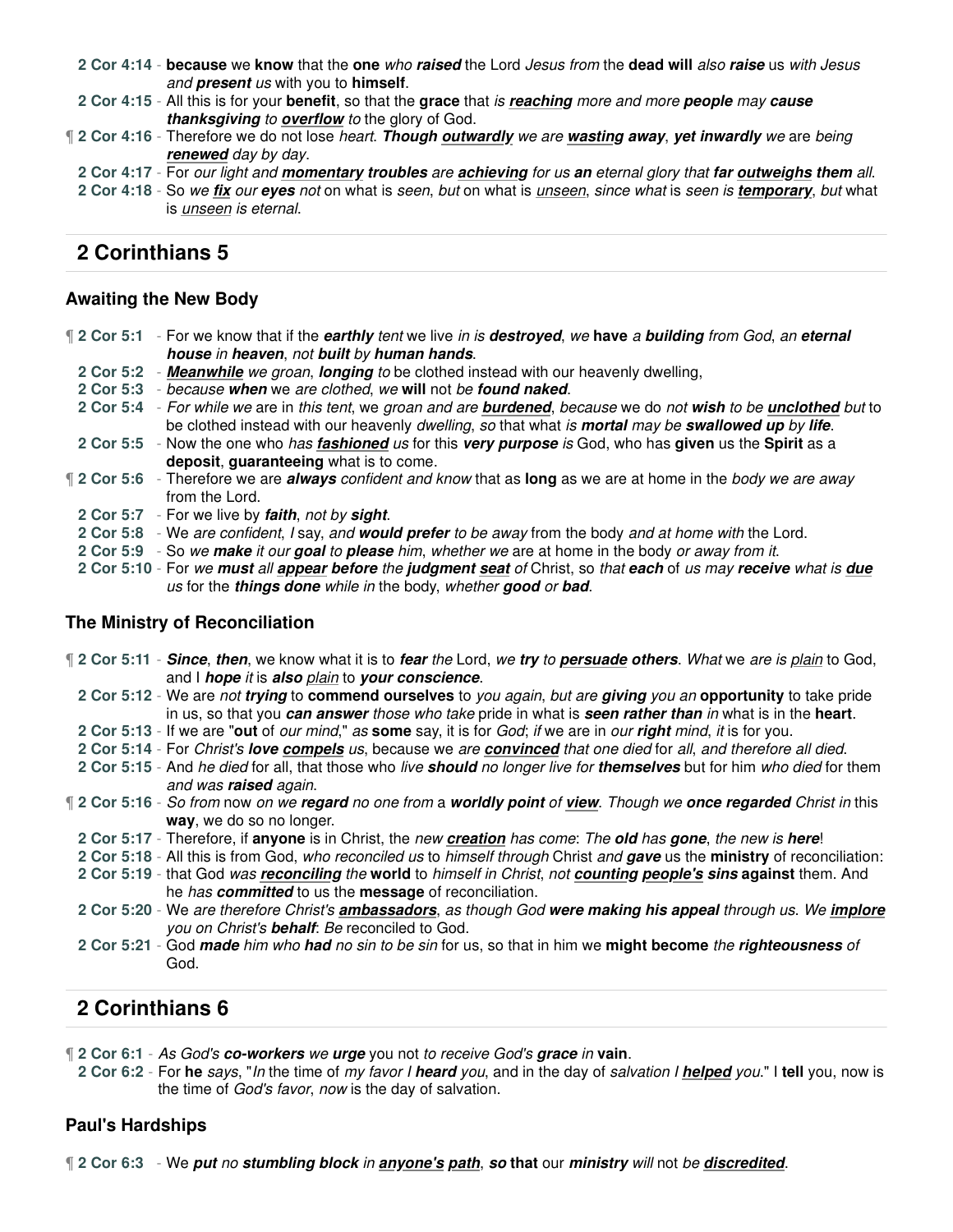**2 Cor 6:4** - **Rather**, as **servants** of God we **commend ourselves** in **every way**: in **great endurance**; in **troubles**, **hardships** and **distresses**;

**2 Cor 6:5** - in **beatings**, **imprisonments** and **riots**; in **hard work**, **sleepless nights** and **hunger**;

**2 Cor 6:6** - in **purity**, **understanding**, **patience** and **kindness**; in the **Holy Spirit** and in **sincere love**;

**2 Cor 6:7** - in **truthful speech** and in the **power** of God; with **weapons** of righteousness in the **right hand** and in the **left**;

- **2 Cor 6:8 through glory** and **dishonor**, **bad** report and **good** report; **genuine**, yet regarded as **impostors**;
- **2 Cor 6:9 known**, yet regarded as **unknown**; **dying**, and yet we live **on**; **beaten**, and yet not **killed**;
- **2 Cor 6:10 sorrowful**, yet **always rejoicing**; **poor**, yet **making many rich**; **having nothing**, and yet **possessing everything**.
- ¶ **2 Cor 6:11** We have **spoken freely** to you, **Corinthians**, and **opened** wide our hearts to you.
	- **2 Cor 6:12** We are not withholding our **affection** from you, **but** you are withholding **yours** from **us**.
	- **2 Cor 6:13** As a **fair exchange**--I **speak** as to my **children**--**open** wide **your** hearts **also**.

#### **Warning Against Idolatry**

- ¶ **2 Cor 6:14** Do not be **yoked together** with **unbelievers**. For what do righteousness and **wickedness** have in common? Or what **fellowship can light** have with **darkness**?
- **2 Cor 6:15** What **harmony** is there between **Christ** and **Belial**? Or what **does** a **believer** have in common with **an unbeliever**?
- **2 Cor 6:16** What **agreement** is there between the temple of God and **idols**? For we are the temple of the **living** God. As God **has said**: "I will live with them and **walk among** them, and I will be **their** God, and **they** will be my **people**."
- ¶ **2 Cor 6:17 Therefore**, "**Come out** from them and be **separate**, says the Lord. **Touch** no **unclean thing**, and I will receive you."
- ¶ **2 Cor 6:18** And, "I will be a **Father** to you, and you will be my **sons** and **daughters**, says the Lord **Almighty**."

### **2 Corinthians 7**

¶ **2 Cor 7:1** - **Therefore**, **since** we have **these promises**, **dear friends**, **let** us **purify ourselves from** everything that **contaminates body** and spirit, **perfecting holiness out** of **reverence** for God.

#### **Paul's Joy Over the Church's Repentance**

- ¶ **2 Cor 7:2 Make room** for us in your hearts. We have **wronged** no one, we have **corrupted** no one, we have **exploited** no one. **2 Cor 7:3** - I do not **say** this to **condemn** you; I have said before that you have **such** a **place** in our hearts that we **would live or die** with you. **2 Cor 7:4** - I have **spoken** to you with great **frankness**; I **take** great **pride** in you. I am **greatly** encouraged; in all our **troubles** my joy **knows** no **bounds**. ¶ **2 Cor 7:5** - For when we **came into Macedonia**, we had no **rest**, but we were **harassed** at every **turn**--**conflicts** on the **outside**, **fears within**. **2 Cor 7:6** - But God, who **comforts** the **downcast**, **comforted** us by the coming of Titus, **2 Cor 7:7** - and not only by his coming but **also** by the **comfort** you had **given** him. He **told** us about your longing for me, your **deep** sorrow, your **ardent** concern for me, so that my joy was greater **than ever**. ¶ **2 Cor 7:8** - Even **if** I **caused** you sorrow by my letter, I do not regret it. Though I did regret it--I see that my letter **hurt** you, but only for a **little while**-- **2 Cor 7:9** - **yet now** I am happy, not because you were **made sorry**, but because your sorrow **led** you to repentance. For you **became sorrowful** as God **intended** and so were not **harmed** in **any way** by us. **2 Cor 7:10** - Godly sorrow brings repentance that **leads** to **salvation** and **leaves** no regret, but **worldly** sorrow brings **death**. **2 Cor 7:11** - See what this godly sorrow has **produced** in you: what **earnestness**, what **eagerness** to **clear** yourselves, what **indignation**, what **alarm**, what longing, what concern, what **readiness** to see **justice done**. At every **point** you have proved yourselves to be **innocent** in this **matter**. **2 Cor 7:12** - So even though I **wrote** to you, it was **neither** on account of the one who did the **wrong nor** on account of the **injured party**, but **rather** that before God you **could** see for yourselves how **devoted** to us you are. **2 Cor 7:13** - By all this we are encouraged. In **addition** to our **own encouragement**, we were **especially delighted** to see how happy Titus was, because his spirit has **been refreshed** by all of you. **2 Cor 7:14** - I had **boasted** to him about you, and you have not **embarrassed** me. But **just** as everything we said to you
	- was true, so our **boasting** about you to Titus has proved to be true as **well**.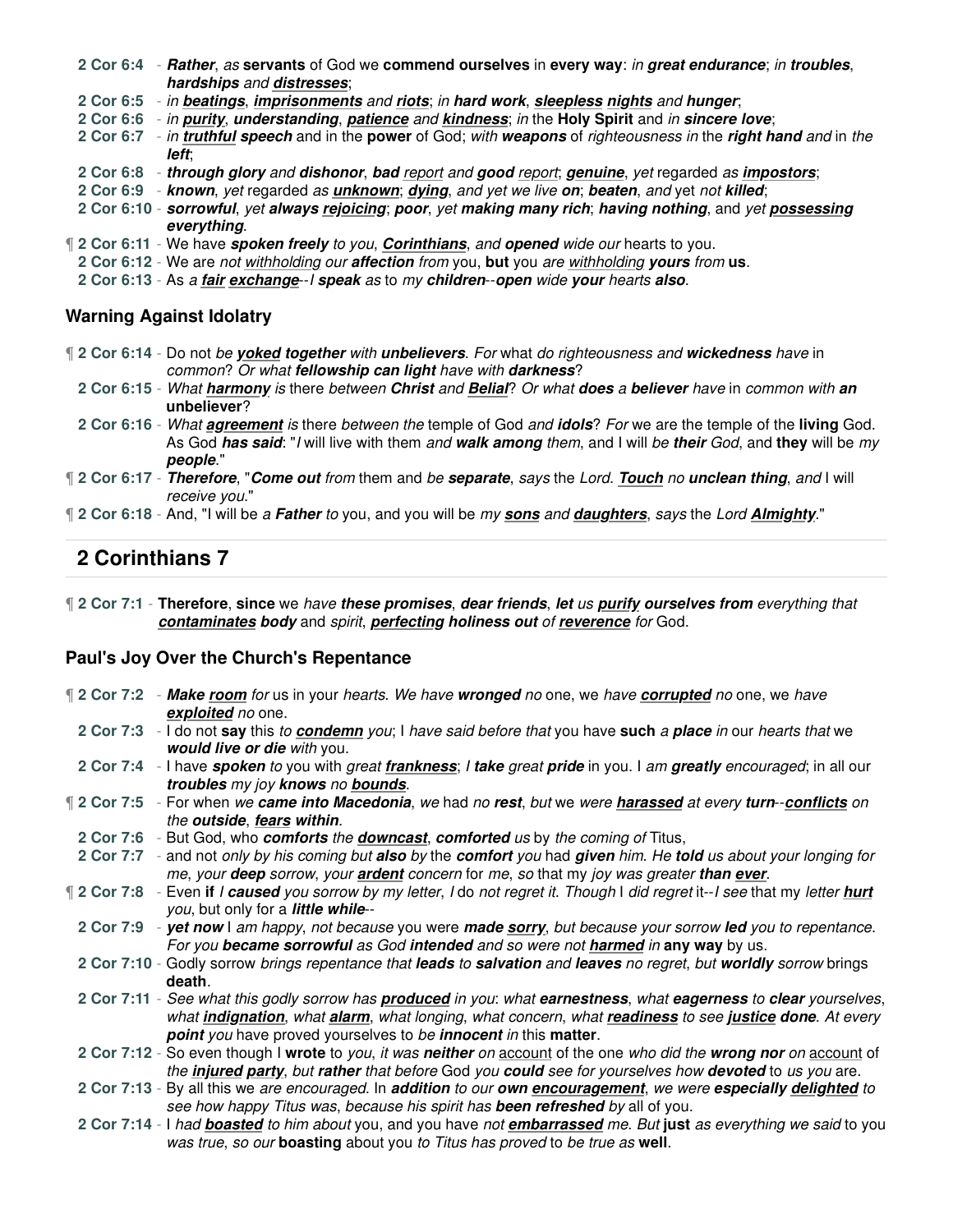**2 Cor 7:15** - And his **affection** for you **is** all the greater when he **remembers** that you were all **obedient**, **receiving** him with **fear** and **trembling**.

**2 Cor 7:16** - I am **glad** I **can** have **complete confidence** in you.

# **2 Corinthians 8**

### **The Collection for the Lord's People**

| 12 Cor 8:1 - And now, brothers and sisters, we want you to know about the grace that God has given the Macedonian<br>churches.                                                                       |
|------------------------------------------------------------------------------------------------------------------------------------------------------------------------------------------------------|
| 2 Cor 8:2 - In the midst of a very severe trial, their overflowing joy and their extreme poverty welled up in rich<br>generosity.                                                                    |
| 2 Cor 8:3 - For I testify that they gave as much as they were able, and even beyond their ability. Entirely on their<br>own.                                                                         |
| 2 Cor 8:4 - they <i>urgently pleaded</i> with us for the <i>privilege</i> of sharing in this service to the Lord's people.                                                                           |
| 2 Cor 8:5 - And they exceeded our expectations: They gave themselves first of all to the Lord, and then by the will<br>of God also to us.                                                            |
| 2 Cor 8:6 - So we urged Titus, just as he had earlier made a beginning, to bring also to completion this act of grace<br>on your part.                                                               |
| 2 Cor 8:7 - But since you excel in everything--in faith, in speech, in knowledge, in complete earnestness and in the<br>love we have kindled in you-see that you also excel in this grace of giving. |
| 12 Cor 8:8 - I am not commanding you, but I want to test the sincerity of your love by comparing it with the<br>earnestness of others.                                                               |
| 2 Cor 8:9 - For you know the grace of our Lord Jesus Christ, that though he was rich, yet for your sake he became<br>poor, so that you through his poverty might become rich.                        |
| 12 Cor 8:10 - And here is my judgment about what is best for you in this matter. Last year you were the first not only to<br>give but also to have the desire to do so.                              |
| 2 Cor 8:11 - Now finish the work, so that your eager willingness to do it may be matched by your completion of it,<br>according to your means.                                                       |
| 2 Cor 8:12 - For if the willingness is there, the gift is <b>acceptable</b> according to what one has, not according to what one<br><b>does</b> not have.                                            |
| 12 Cor 8:13 - Our desire is not that others might be relieved while you are hard pressed, but that there might be<br>equality.                                                                       |
| 2 Cor 8:14 - At the present time your plenty will supply what they need, so that in turn their plenty will supply what you<br>need. The goal is equality,                                            |
| 2 Cor 8:15 - as it is written: "The one who gathered much did not have too much, and the one who gathered little did<br>not have too little."                                                        |

### **Titus Sent to Receive the Collection**

¶ **2 Cor 8:16** - **Thanks** be to God, who **put into** the **heart** of Titus the **same concern** I have for you.

**2 Cor 8:17** - For Titus not only **welcomed** our **appeal**, but he is **coming** to you with much **enthusiasm** and on his own **initiative**.

- **2 Cor 8:18** And we are sending **along** with **him** the brother who is **praised** by all the churches for his service to the **gospel**.
- **2 Cor 8:19** What is more, he was **chosen** by the churches to **accompany** us as we **carry** the **offering**, **which** we administer in **order** to honor the Lord **himself** and to show our **eagerness** to **help**.
- **2 Cor 8:20** We want to **avoid any criticism** of the **way** we administer this **liberal** gift.

**2 Cor 8:21** - For we are **taking pains** to do what is **right**, not only in the eyes of the Lord but also in the eyes of **man**.

- ¶ **2 Cor 8:22** In **addition**, we are sending with **them** our brother who has **often proved** to us in **many ways** that he is **zealous**, and now even more so **because** of his **great confidence** in you.
- **2 Cor 8:23** As for Titus, he is my **partner** and **co-worker among** you; as for our brothers, they are **representatives** of the churches and **an** honor to Christ.

**2 Cor 8:24** - **Therefore** show **these men** the **proof** of your love and the **reason** for our **pride** in you, so that the churches **can** see it.

# **2 Corinthians 9**

¶ **2 Cor 9:1** - **There** is **no** need for me to **write** to you about this service to the Lord's people.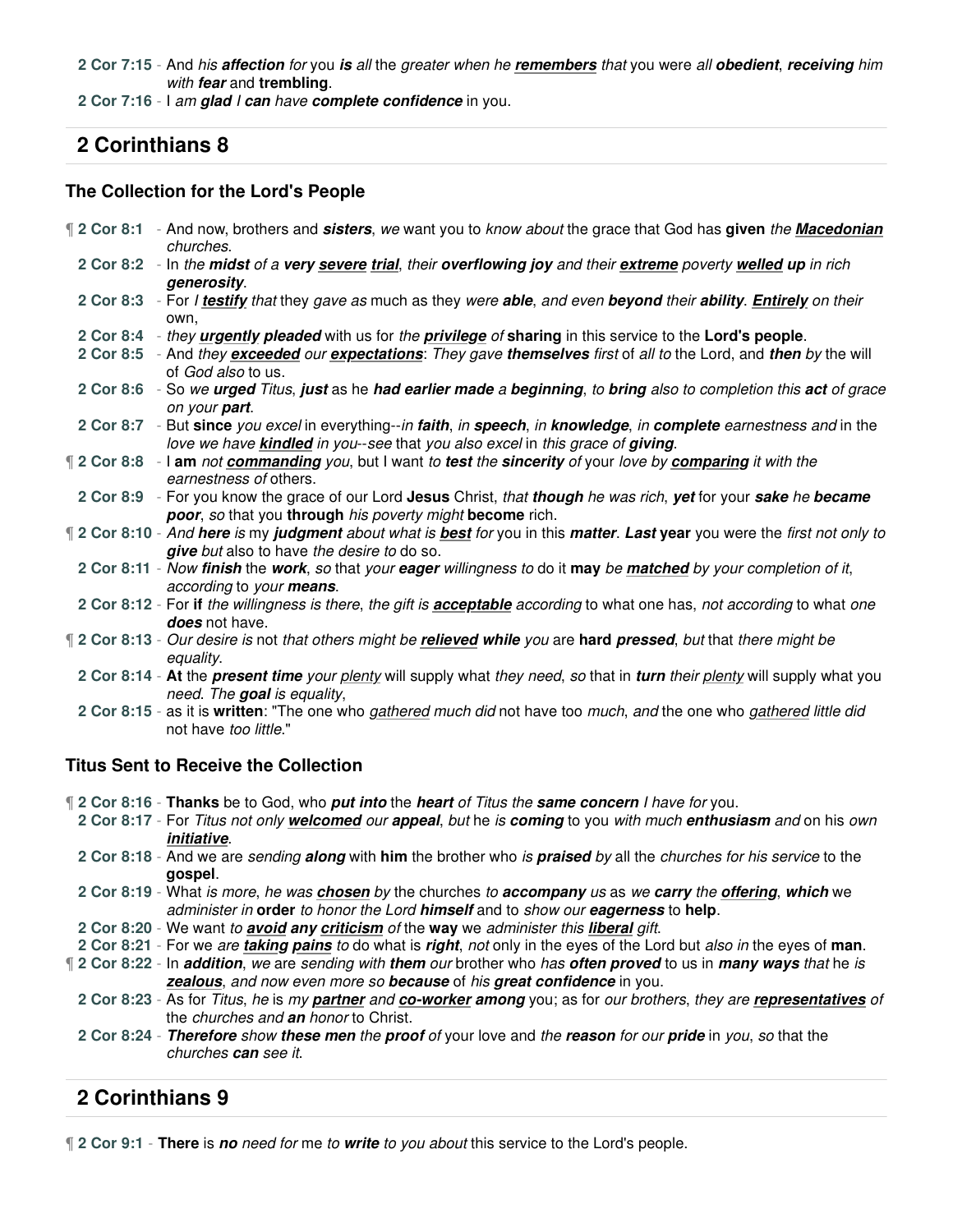- **2 Cor 9:2** For I **know** your **eagerness** to **help**, and I have been boasting about it to the Macedonians, **telling** them that **since last year** you in **Achaia were** ready to give; and your **enthusiasm** has **stirred most** of them to **action**.
- **2 Cor 9:3** But I **am sending** the brothers in **order** that **our** boasting about you in this **matter** should not **prove hollow**, but that you **may** be ready, as I **said** you would be.
- **2 Cor 9:4** For **if any** Macedonians **come** with me and **find** you **unprepared**, **we**--not to **say anything** about you- would be **ashamed** of having been so **confident**.
- **2 Cor 9:5** So I **thought** it **necessary** to **urge** the brothers to **visit** you in **advance** and **finish** the **arrangements** for the generous gift you **had promised**. **Then** it will be ready as a generous gift, not as **one grudgingly** given.

#### **Generosity Encouraged**

- ¶ **2 Cor 9:6 Remember** this: Whoever sows sparingly will also reap sparingly, and whoever sows generously will also reap generously.
- **2 Cor 9:7 Each** of you should give **what** you have **decided** in your **heart** to give, not **reluctantly or under compulsion**, for God **loves** a **cheerful giver**.
- **2 Cor 9:8** And God is **able** to **bless** you **abundantly**, so that in all **things at** all **times**, having all that you need, you will **abound** in every **good work**.
- **2 Cor 9:9** As it is **written**: "**They** have **freely scattered** their **gifts** to the **poor**; their righteousness **endures forever**."
- ¶ **2 Cor 9:10 Now he who supplies** seed to the **sower** and **bread** for **food** will also **supply** and **increase** your **store** of seed and will **enlarge** the **harvest** of your righteousness.
- **2 Cor 9:11** You will be **enriched** in every **way** so that you **can** be generous **on** every **occasion**, and **through us** your generosity will **result** in **thanksgiving** to God.
- ¶ **2 Cor 9:12** This service that you **perform** is not **only supplying** the **needs** of the Lord's people but is also **overflowing** in **many expressions** of thanks to God.
	- **2 Cor 9:13** Because of the service **by which** you have **proved yourselves**, **others** will **praise** God for the **obedience** that **accompanies** your **confession** of the **gospel** of **Christ**, and for your generosity in **sharing** with them and with **everyone else**.
	- **2 Cor 9:14** And in their **prayers** for you their **hearts** will **go out** to you, because of the **surpassing grace** God has given you.
	- **2 Cor 9:15** Thanks be to God for **his indescribable** gift!

# **2 Corinthians 10**

#### **Paul's Defense of His Ministry**

| 2 Cor 10:1 - By the <b>humility</b> and gentleness of Christ, I appeal to you--I, Paul, who am "timid" when face to face |
|--------------------------------------------------------------------------------------------------------------------------|
| with you, but "bold" toward you when away!                                                                               |
| 2 Cor 10:2 - I beg you that when I come I may not have to be as bold as I expect to be toward some people who            |
| think that we live by the standards of this world.                                                                       |
| 2 Cor 10:3 - For though we live in the world, we do not wage war as the world does.                                      |
| 2 Cor 10:4 - The weapons we fight with are not the weapons of the world. On the contrary, they have divine power         |
| to demolish strongholds.                                                                                                 |
| 2 Cor 10:5 - We demolish arguments and every pretension that sets itself up against the knowledge of God, and            |
| we take captive every thought to make it obedient to Christ.                                                             |
| 2 Cor 10:6 - And we will be ready to punish every act of disobedience, once your obedience is complete.                  |
| 12 Cor 10:7 - You are judging by appearances. If anyone is confident that they belong to Christ, they should             |
| consider again that we belong to Christ just as much as they do.                                                         |
| 2 Cor 10:8 - So even if I boast somewhat freely about the authority the Lord gave us for building you up rather          |
| than tearing you down, I will not be ashamed of it.                                                                      |
| 2 Cor 10:9 - I do not want to seem to be trying to frighten you with my letters.                                         |
| 2 Cor 10:10 - For some say, "His letters are weighty and forceful, but in person he is unimpressive and his              |
| speaking amounts to nothing."                                                                                            |
| 2 Cor 10:11 - Such people should realize that what we are in our letters when we are absent, we will be in our actions   |
| when we are <b>present</b> .                                                                                             |
| [2 Cor 10:12 - We do not dare to classify or compare ourselves with some who commend themselves. When they               |
| measure themselves by themselves and compare themselves with themselves, they are not wise.                              |
| 2 Cor 10:13 - We, however, will not boast beyond proper limits, but will confine our boasting to the sphere of service   |
| God himself has assigned to us, a sphere that also includes you.                                                         |
| 2 Cor 10:14 - We are not going too far in our boasting, as would be the case if we had not come to you, for we did       |
| get as far as you with the gospel of Christ.                                                                             |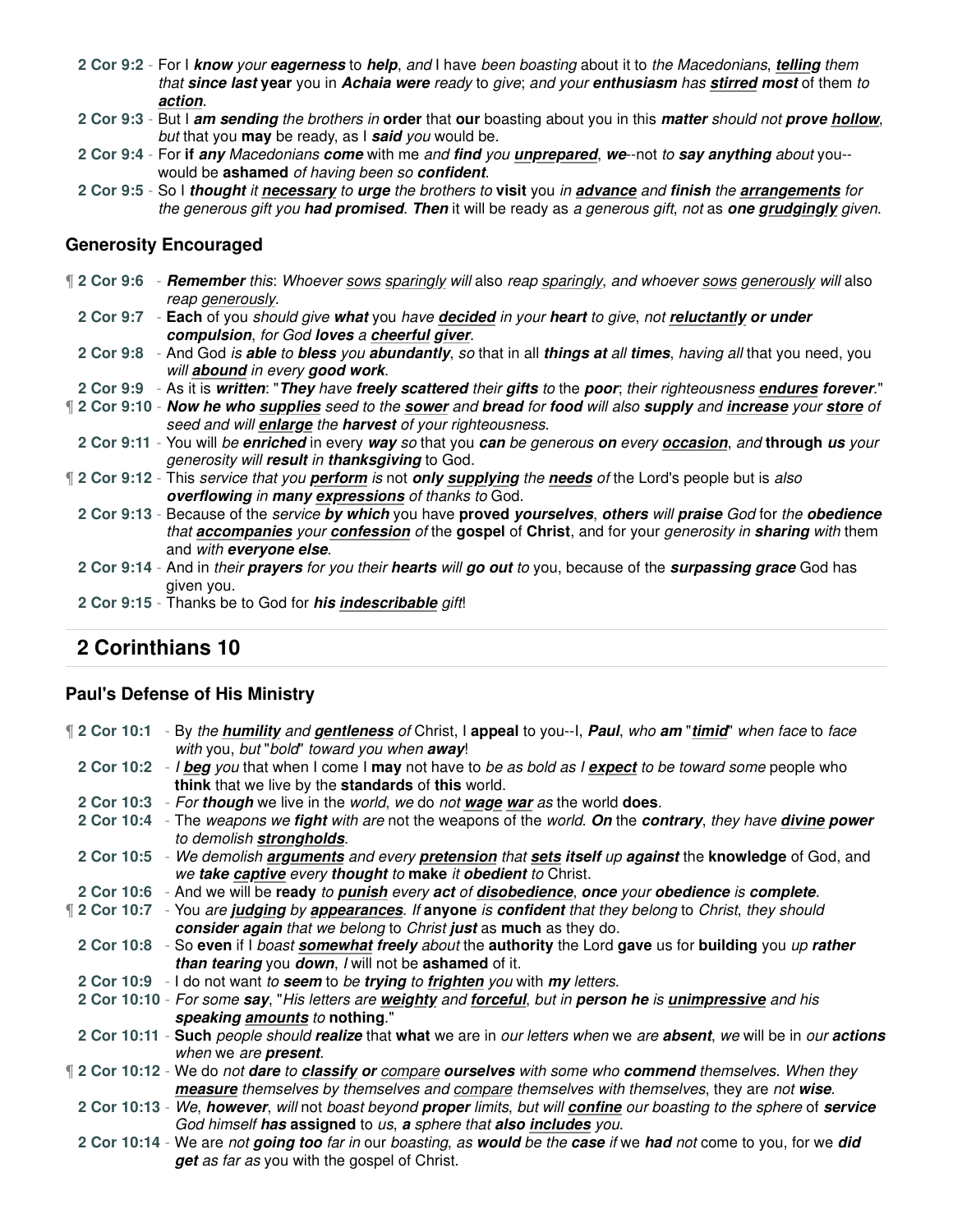**2 Cor 10:15** - **Neither** do we **go** beyond our limits by boasting of work done by **others**. Our **hope** is that, as your **faith continues** to **grow**, our sphere of **activity among** you will **greatly expand**,

**2 Cor 10:16** - so that we **can preach** the gospel in the **regions** beyond you. For we do not want to boast about work **already** done in **someone else's territory**.

**2 Cor 10:17** - But, "**Let** the one who **boasts** boast in the Lord."

**2 Cor 10:18** - For it is not the one who commends himself who is **approved**, but the one **whom** the Lord commends.

### **2 Corinthians 11**

#### **Paul and the False Apostles**

| [2 Cor 11:1 - I hope you will put up with me in a little foolishness. Yes, please put up with me!                      |
|------------------------------------------------------------------------------------------------------------------------|
| 2 Cor 11:2 - I am jealous for you with a godly jealousy. I promised you to one husband, to Christ, so that I might     |
| present you as a pure virgin to him.                                                                                   |
| 2 Cor 11:3 - But I am afraid that just as Eve was deceived by the serpent's cunning, your minds may somehow be         |
| led astray from your sincere and pure devotion to Christ.                                                              |
| 2 Cor 11:4 - For if someone comes to you and preaches a Jesus other than the Jesus we preached, or if you              |
| receive a different spirit from the Spirit you received, or a different gospel from the one you accepted,              |
| you put up with it easily enough.                                                                                      |
| "2 Cor 11:5 - I do not think I am in the least inferior to those "super-apostles."                                     |
| 2 Cor 11:6 - I may indeed be untrained as a speaker, but I do have knowledge. We have made this perfectly clear        |
| to you in every way.                                                                                                   |
| 2 Cor 11:7 - Was it a sin for me to lower myself in order to elevate you by preaching the gospel of God to you free of |
| charge?                                                                                                                |
| 2 Cor 11:8 - I robbed other churches by receiving support from them so as to serve you.                                |
| 2 Cor 11:9 - And when I was with you and needed something, I was not a burden to anyone, for the brothers who          |
| came from Macedonia supplied what I needed. I have kept myself from being a burden to you in any                       |
| way, and will continue to do so.                                                                                       |
| 2 Cor 11:10 - As surely as the truth of Christ is in me, nobody in the regions of Achaia will stop this boasting of    |
| mine.                                                                                                                  |
| 2 Cor 11:11 - Why? Because I do not love you? God knows I do!                                                          |
| If 2 Cor 11:12 - And I will keep on doing what I am doing in order to cut the ground from under those who want an      |
| opportunity to be considered equal with us in the things they boast about.                                             |
| 2 Cor 11:13 - For such people are false apostles, deceitful workers, masquerading as apostles of Christ.               |
| 2 Cor 11:14 - And no wonder, for Satan himself masquerades as an angel of light.                                       |
| 2 Cor 11:15 - It is not surprising, then, if his servants also masquerade as servants of righteousness. Their end will |
| be what their actions deserve.                                                                                         |
|                                                                                                                        |

#### **Paul Boasts About His Sufferings**

¶ **2 Cor 11:16** - I **repeat**: **Let** no one **take** me for a fool. But if you do, then **tolerate** me just as you would a fool, so that I may do a little boasting.

- **2 Cor 11:17** In this **self-confident** boasting I am not **talking** as the Lord would, but as a fool.
- **2 Cor 11:18** Since **many** are boasting in the way the **world does**, I too will boast.
- **2 Cor 11:19** You **gladly** put up with **fools** since you are so **wise**!
- **2 Cor 11:20** In **fact**, you **even** put up with anyone who **enslaves** you or **exploits** you or **takes advantage** of you or **puts** on **airs** or **slaps** you in the face.
- **2 Cor 11:21** To my **shame** I **admit** that we **were** too weak for that! **Whatever** anyone else **dares** to boast about--I am **speaking** as a fool--I also **dare** to boast about.
- **2 Cor 11:22** Are they **Hebrews**? So am I. Are they **Israelites**? So am I. Are they **Abraham's descendants**? So am I.
- **2 Cor 11:23** Are they servants of Christ? (I am **out** of my **mind** to **talk like** this.) I am more. I have **worked much harder**, been in **prison** more **frequently**, been **flogged** more **severely**, and been **exposed** to **death** again and again.
- **2 Cor 11:24 Five** times I received from the Jews the **forty lashes minus** one.

**2 Cor 11:25** - Three times I was **beaten** with **rods**, **once** I was **pelted** with **stones**, three times I was **shipwrecked**, I **spent** a **night** and a **day** in the **open** sea,

- **2 Cor 11:26** I have been **constantly** on the **move**. I have been in danger from **rivers**, in danger from **bandits**, in danger from my **fellow** Jews, in danger from **Gentiles**; in danger in the city, in danger in the **country**, in danger **at** sea; and in danger from false **believers**.
- **2 Cor 11:27** I have **labored** and **toiled** and have often gone without **sleep**; I have **known hunger** and **thirst** and have often gone without **food**; I have been **cold** and **naked**.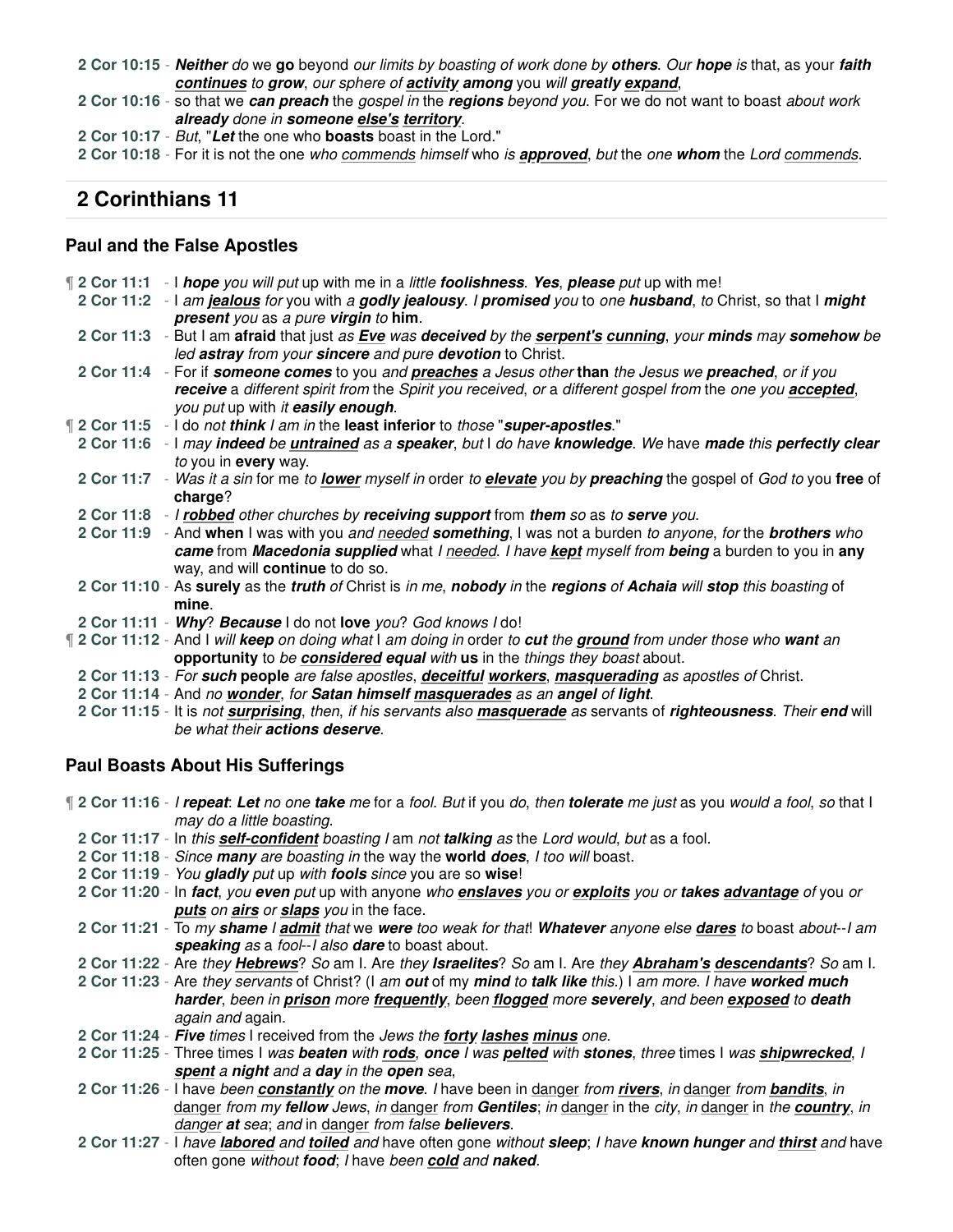**2 Cor 11:28** - **Besides everything** else, I face **daily** the **pressure** of my **concern** for **all** the churches.

**2 Cor 11:29** - Who is weak, and I do not **feel** weak? Who is led **into** sin, and I do not **inwardly burn**?

¶ **2 Cor 11:30** - If I **must** boast, I will boast of the things that **show** my **weakness**.

- **2 Cor 11:31** The God and **Father** of the Lord Jesus, who is to be **praised forever**, knows that I am not **lying**.
- **2 Cor 11:32** In **Damascus** the **governor** under **King Aretas had** the city of the **Damascenes guarded** in order to **arrest** me.
- **2 Cor 11:33** But I was **lowered** in a **basket** from a **window** in the **wall** and **slipped through** his **hands**.

# **2 Corinthians 12**

### **Paul's Vision and His Thorn**

| 12 Cor 12:1 | - I must go on boasting. Although there is nothing to be gained, I will go on to visions and revelations                     |
|-------------|------------------------------------------------------------------------------------------------------------------------------|
|             | from the Lord.                                                                                                               |
|             | 2 Cor 12:2 - I know a man in Christ who fourteen years ago was caught up to the third heaven. Whether it was in the          |
|             | body or out of the body I do not know--God knows.                                                                            |
|             | 2 Cor 12:3 - And I know that this man--whether in the body or <b>apart</b> from the body I do not know, but God knows--      |
|             | 2 Cor 12:4 - was caught up to paradise and heard inexpressible things, things that no one is permitted to tell.              |
| 2 Cor 12:5  | - I will boast about a man like that, but I will not boast about myself, except about my weaknesses.                         |
| 2 Cor 12:6  | - Even if I should choose to boast, I would not be a fool, because I would be speaking the truth. But I                      |
|             | refrain, so no one will think more of me than is warranted by what I do or say,                                              |
|             | 2 Cor 12:7 - or because of these surpassingly great revelations. Therefore, in order to keep me from becoming                |
|             | conceited, I was given a thorn in my flesh, a messenger of Satan, to torment me.                                             |
|             | 2 Cor 12:8 - Three times I pleaded with the Lord to take it away from me.                                                    |
|             | 2 Cor 12:9 - But he said to me, "My grace is sufficient for you, for my power is made perfect in weakness."                  |
|             | Therefore I will boast all the more gladly about my weaknesses, so that Christ's power may rest on me.                       |
|             | 2 Cor 12:10 - That is why, for Christ's sake, I delight in weaknesses, in <i>insults</i> , in hardships, in persecutions, in |
|             | difficulties. For when I am weak, then I am strong.                                                                          |

#### **Paul's Concern for the Corinthians**

- ¶ **2 Cor 12:11** I have made a fool of myself, but you **drove** me to it. I **ought** to have been **commended** by you, for I am not in the **least** inferior to the "**super-apostles**," even **though** I am nothing.
	- **2 Cor 12:12** I **persevered** in **demonstrating among** you the **marks** of a **true apostle**, **including signs**, **wonders** and **miracles**.
	- **2 Cor 12:13 How were** you inferior to the **other churches**, except that I was **never** a burden to you? **Forgive** me this **wrong**!
- ¶ **2 Cor 12:14 Now** I am **ready** to **visit** you for the third **time**, and I will not be a burden to you, because what I want is not your **possessions** but you. **After** all, children should not have to **save** up for their parents, but parents for their children.
	- **2 Cor 12:15** So I will **very** gladly **spend** for you everything I have and **expend** myself as **well**. If I love you more, will you love me **less**?
	- **2 Cor 12:16** Be that as it may, I have not been a burden to you. **Yet**, **crafty fellow** that I am, I caught you by **trickery**!
- **2 Cor 12:17** Did I exploit you **through any** of the **men** I sent to you?
- **2 Cor 12:18** I **urged** Titus to go to you and I sent **our brother** with **him**. Titus did not exploit you, did he? Did we not **walk** in the same **footsteps** by the same **Spirit**?
- ¶ **2 Cor 12:19** Have you been **thinking** all **along** that we have been **defending ourselves** to you? We have been speaking in the **sight** of God as **those** in Christ; and everything we do, **dear friends**, is for your **strengthening**.
	- **2 Cor 12:20** For I am afraid that when I come I may not find you as I want you to be, and you may not find me as you want me to be. I **fear** that there may be **discord**, **jealousy**, **fits** of **rage**, **selfish ambition**, **slander**, **gossip**, **arrogance** and **disorder**.
	- **2 Cor 12:21** I am afraid that when I come **again** my God will **humble** me **before** you, and I will be **grieved over many** who have **sinned earlier** and have not **repented** of the **impurity**, **sexual sin** and **debauchery** in **which they** have **indulged**.

# **2 Corinthians 13**